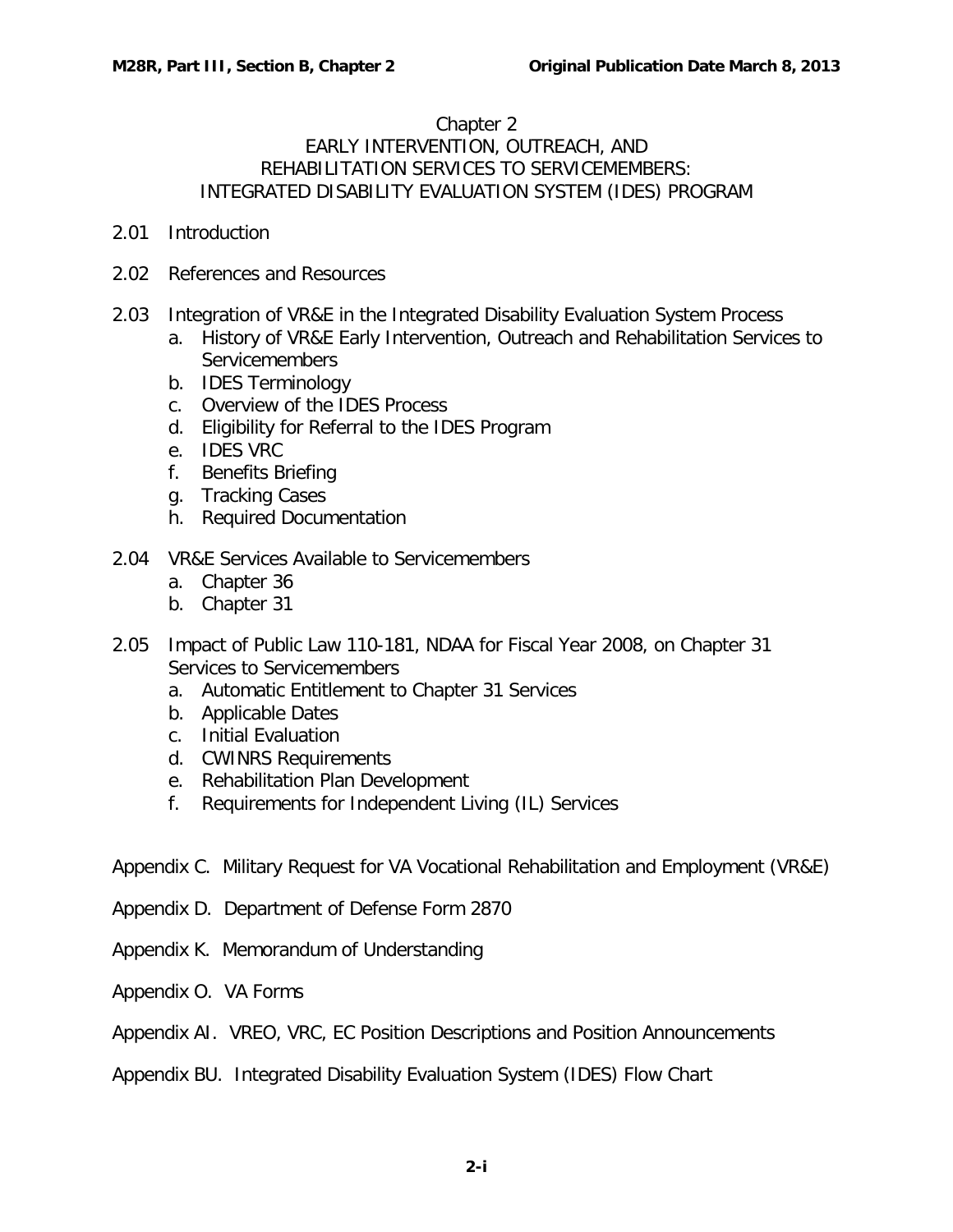Appendix BV. Chapter 36 Checklist Job Aid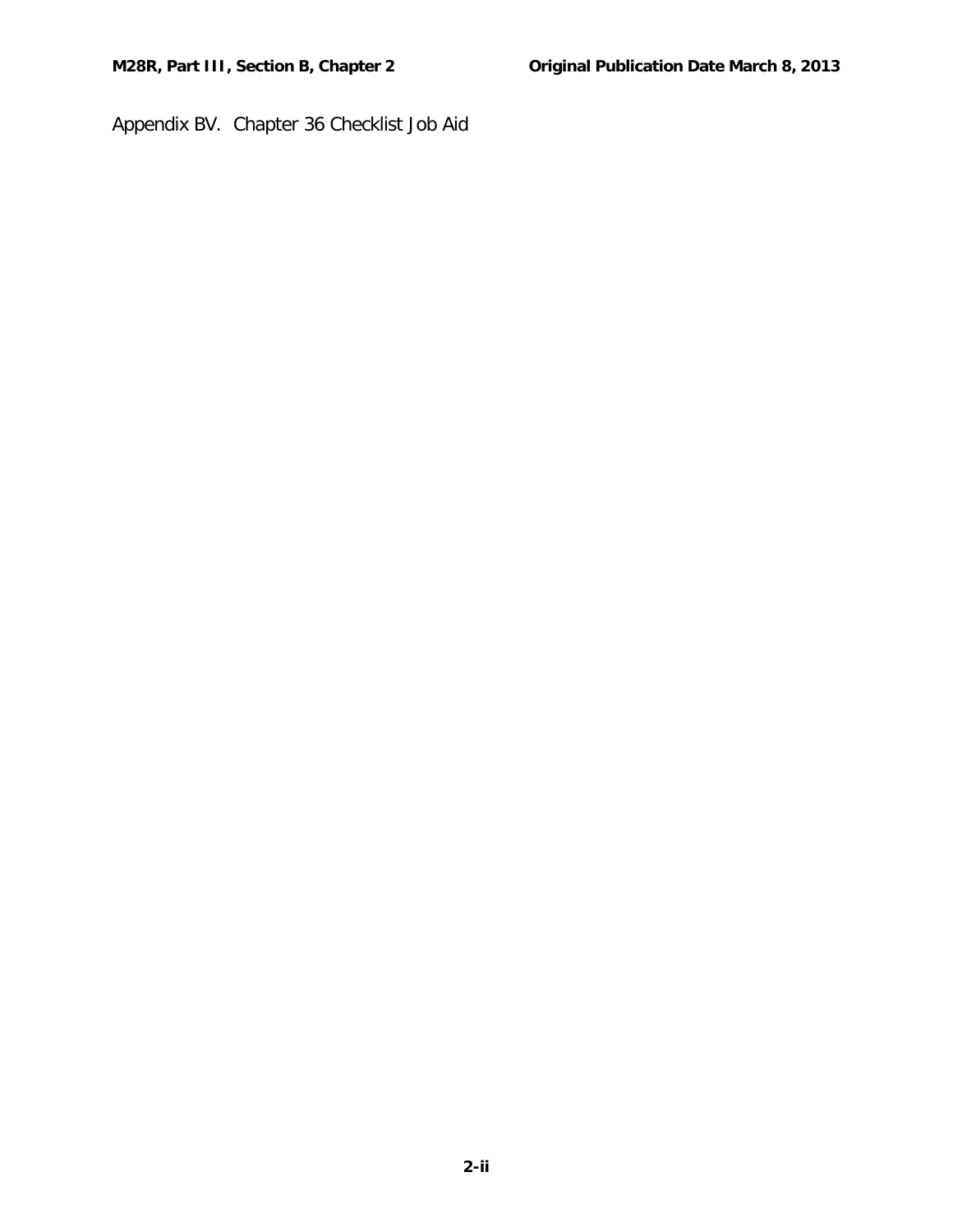## Chapter 2 EARLY INTERVENTION, OUTREACH AND REHABILITATION SERVICES TO SERVICEMEMBERS: INTEGRATED DISABILITY EVALUATION SYSTEM (IDES) PROGRAM

## <span id="page-2-0"></span>2.01 Introduction

(Change Date March 8, 2013)

The Department of Veterans Affairs (VA) is committed to providing early intervention and outreach services to Servicemembers to ensure these individuals have information on and access to rehabilitation services in a timely manner. VA's Vocational Rehabilitation and Employment (VR&E) program works closely with the Department of Defense (DoD) to provide these services through the Integrated Disability Evaluation System (IDES) program. This chapter provides information on the IDES program, as well as statutory, regulatory and procedural guidance on the delivery of early intervention, outreach, and rehabilitation services to Servicemembers.

<span id="page-2-1"></span>2.02 References and Resources (Change Date September 29, 2017)

| Laws:           | Public Law (PL) 110-181, National Defense Authorization Act<br>(NDAA) for Fiscal Year 2008<br>Public Law 112-56, VOW to Hire Heroes Act<br>Public Law 113-291, National Defense Authorization Act for<br>Fiscal Year 2015<br>Public Law 114-228, Department of Veterans Affairs Expiring<br>Authorities Act of 2016<br>Public Law 115-62, Department of Veterans Affairs Expiring<br>Authorities Act of 2017<br>38 United States Code (U.S.C.) 3101<br>38 U.S.C. 3102<br>38 U.S.C. 3103<br>38 U.S.C. 3117<br>38 U.S.C. 3697A |
|-----------------|------------------------------------------------------------------------------------------------------------------------------------------------------------------------------------------------------------------------------------------------------------------------------------------------------------------------------------------------------------------------------------------------------------------------------------------------------------------------------------------------------------------------------|
| Regulations:    | 38 Code of Federal Regulations (CFR) Part 21                                                                                                                                                                                                                                                                                                                                                                                                                                                                                 |
| VA Forms (VAF): | VAF 3288, Request For and Consent to Release Information<br>From Individual's Record<br>VAF 21-0819, VA/DOD Joint Disability Evaluation Board<br>Claim<br>VAF 22-1990, Application for VA Education Benefits<br>VAF 28-1900, Disabled Veterans Application for Vocational<br>Rehabilitation                                                                                                                                                                                                                                  |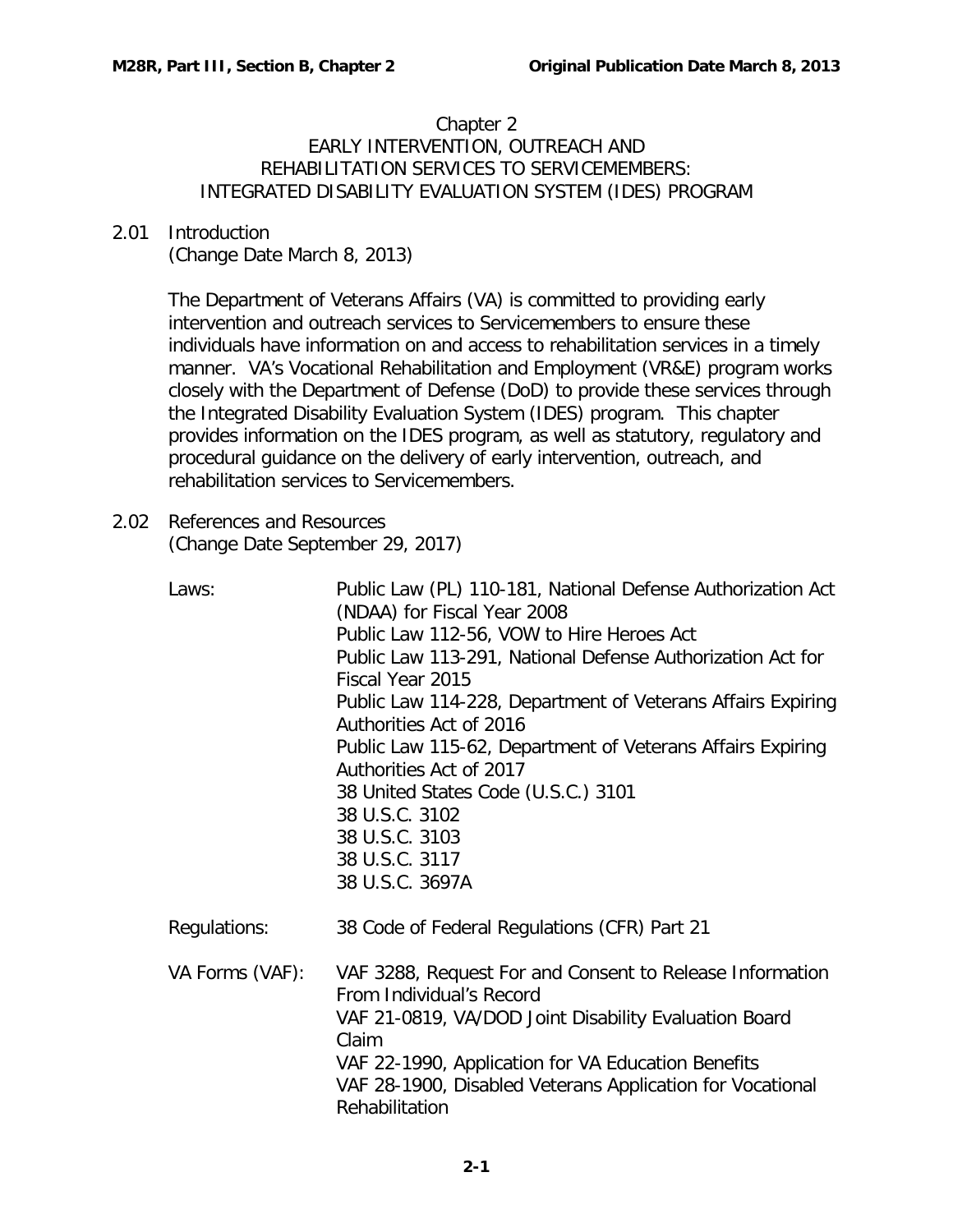VAF 28-1902b, Counseling Record – Narrative Report VAF 28-1902n, Supplemental Sheet for Counseling Record - Narrative Report VAF 28-8832, Education/Vocational Counseling Application Department of Defense (DD) Form 2870, Authorization for Disclosure of Medical or Dental Information

References: Records Control Schedule (RCS) VB-1, Part I, Section VII, 07-701.000

Website: http://vbaw.vba.va.gov/BAS/outreach/military/index.asp

- <span id="page-3-1"></span><span id="page-3-0"></span>2.03 Integration of VR&E in the Integrated Disability Evaluation System Process
	- a. History of VR&E Early Intervention, Outreach and Rehabilitation Services to Servicemembers (Change date September 1, 2017)

VA's VR&E program has provided early intervention, outreach and rehabilitation services to Servicemembers for several years. Prior to the IDES program, these services were provided via the Coming Home to Work (CHTW) program. The CHTW program was originally launched as a pilot program at Walter Reed Army Medical Center in 2003, and later expanded by the Office of Human Resources and Administration. In 2005, the CHTW program responsibility was transferred to VR&E Service and was integrated with VR&E's early intervention and outreach efforts to Servicemembers.

The services provided by the CHTW program were expanded to include Servicemembers participating in the IDES process in February 2012 with the development of a Memorandum of Understanding (MOU) between VA and DoD (see Appendix K for a copy of the MOU). The MOU established the placement of Vocational Rehabilitation Counselors (VRC) on military installations for the purpose of providing early intervention, outreach, and rehabilitation services to Servicemembers transitioning through the IDES process, or those who are referred by DoD's Education and Employment Program (E2I) program. These services are designed to aid the Servicemember's transition from the military and integration into civilian life. This action also provides Servicemembers and referral agencies with one point of contact for early intervention, outreach, and rehabilitation services provided by VR&E.

Since VR&E's CHTW and IDES programs have the same mission and focus, CHTW was officially absorbed under the IDES program on September 1, 2017.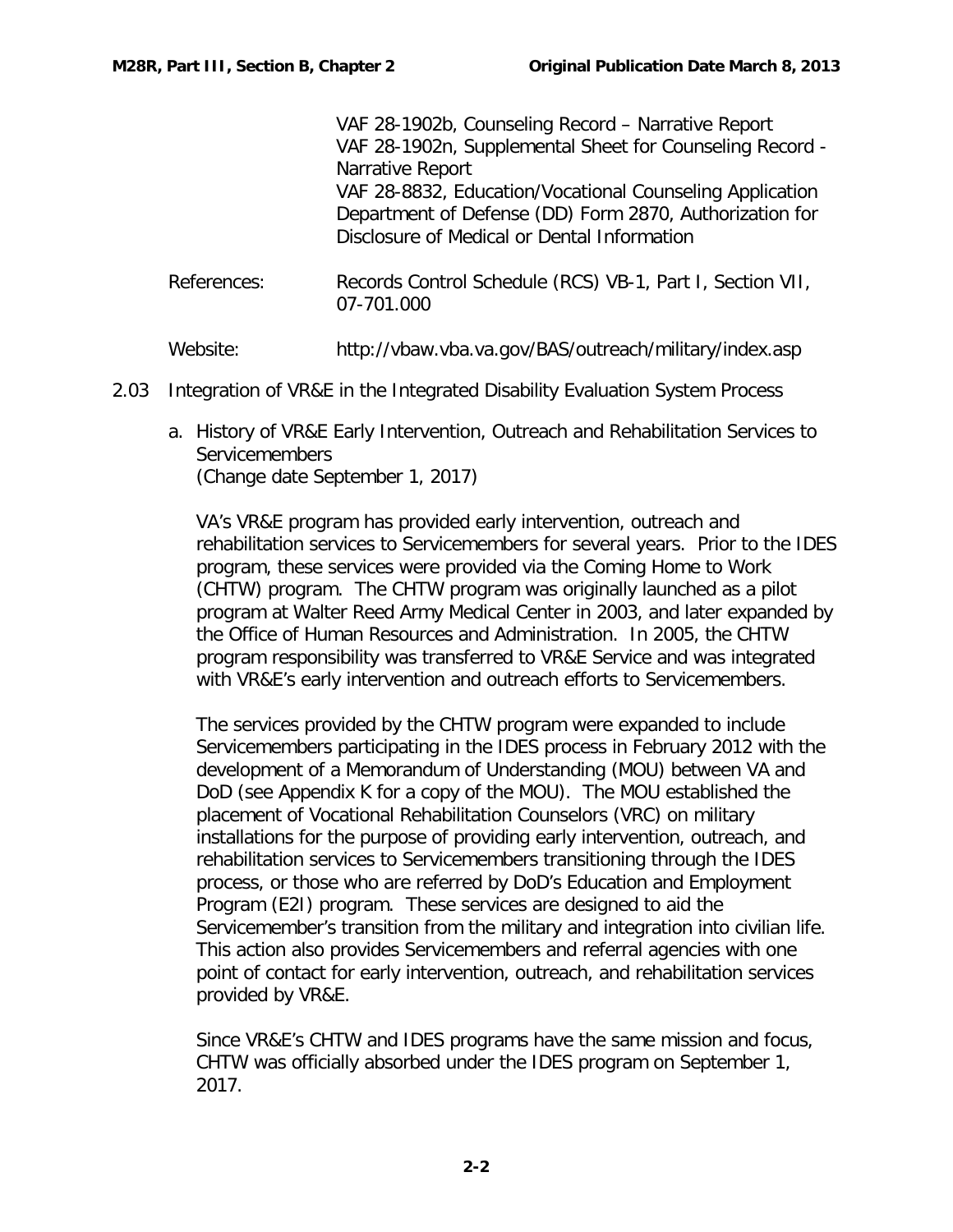<span id="page-4-0"></span>b. IDES Terminology

(Change date September 1, 2017)

The following is a description of the terminology used throughout this chapter:

- IDES Program this term refers to the delivery of early intervention, outreach, and rehabilitation services provided for transitioning Servicemembers by VR&E staff.
- IDES VRCs this term refers to the VR&E staff members assigned to provide services in the IDES program. However, it is important to note that IDES VRCs may also provide VR&E services to Chapter 31 participants outside the IDES program, as needed.
- IDES Process this term refers to the joint process between DoD and VA to make disability evaluations seamless, simple, fast, and fair. The Servicemember begins the IDES process while on active duty. If the Servicemember is found medically unfit for duty, the IDES process provides a proposed VA disability rating before the Servicemember leaves the service.
- <span id="page-4-1"></span>c. Overview of the IDES Process (Change Date September 1, 2017)

VA partnered with DoD in developing and implementing a Servicemembercentric disability evaluation system, referred to in this chapter as the IDES process. To achieve the goals of the IDES process, VA, in partnership with DoD, enters the transition process at specific points in time and provides required services. VA provides Servicemembers with continuous support and information during the IDES process and throughout their transition to Veteran status.

The IDES process is a multi-step process that begins when the military service calls into question the Servicemember's ability to continue to serve on active duty status due to a medical condition. It proceeds through the medical review process, which includes reviews by DoD's Medical Evaluation Board (MEB) and Physical Evaluation Board (PEB). This process determines if the Servicemember is fit for duty or will be medically separated from active military service. VA is actively involved during this period to determine if the Servicemember will be entitled to receive VA disability compensation.

VR&E staff is introduced into the IDES process early on in the transition process to ensure that the Servicemember has every opportunity to receive early intervention, outreach, and rehabilitation services. To achieve these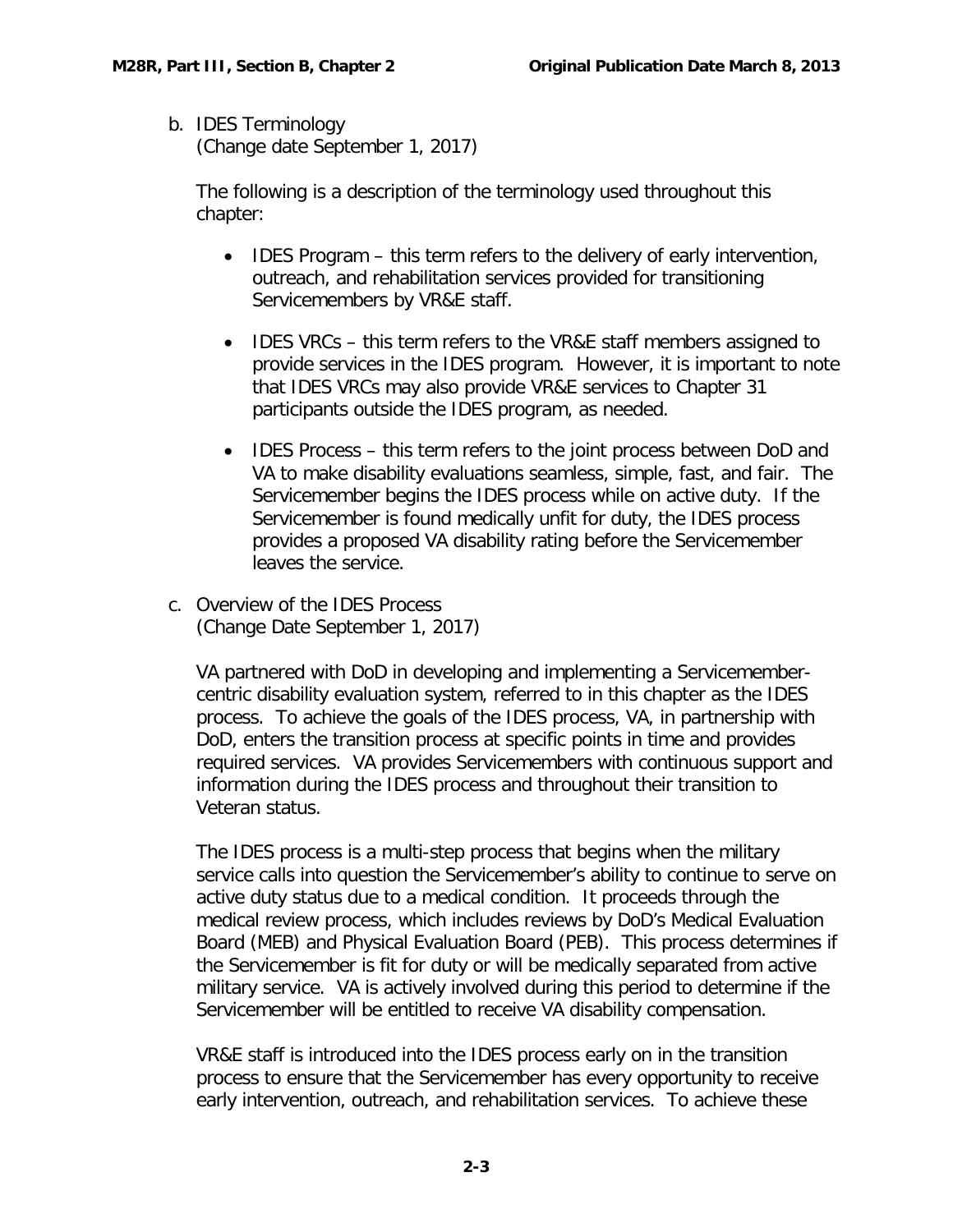goals, VR&E Service has established the IDES program, staffed by IDES VRCs located on military installations across the nation.

<span id="page-5-0"></span>d. Eligibility for Referral to the IDES Program (Change Date September 1, 2017)

Servicemembers, including National Guard and Reserve members on active duty orders, meeting the following criteria are eligible to receive a referral to the IDES program for early intervention, outreach and rehabilitation services:

- Servicemembers evaluated by a DoD or VA physician and determined to have a severe injury or illness which could cause referral into the IDES process.
- Servicemembers who are assigned to a Service's Wounded Warrior program and are participating in DoD's E2I program that may or may not be enrolled in the IDES process.
- Servicemembers who are referred to a PEB.
- <span id="page-5-1"></span>e. IDES VRC (Change Date September 1, 2017)

IDES VRCs perform many of the same duties as traditional VRCs, but with some distinct differences.

1. Roles and Responsibilities (Change Date September 1, 2017)

The primary role of an IDES VRC is to provide early intervention, outreach, and rehabilitation services to transitioning Servicemembers. To assist in this goal, IDES VRCs are housed on military installations. IDES VRCs provide the full range of early intervention, outreach, and Chapters 31 and 36 services. IDES VRC roles and responsibilities include, but are not limited to the following:

- Make entitlement determinations via statutory, regulatory, and procedural guidance.
- Complete initial rehabilitation evaluations and interpret test results utilizing data from medical records, psychological reports, vocational evaluations, aptitude and interest testing, and any other relevant sources.
- Consider the Servicemember's complete personal history; vocational and educational history; collection of data on limitations imposed by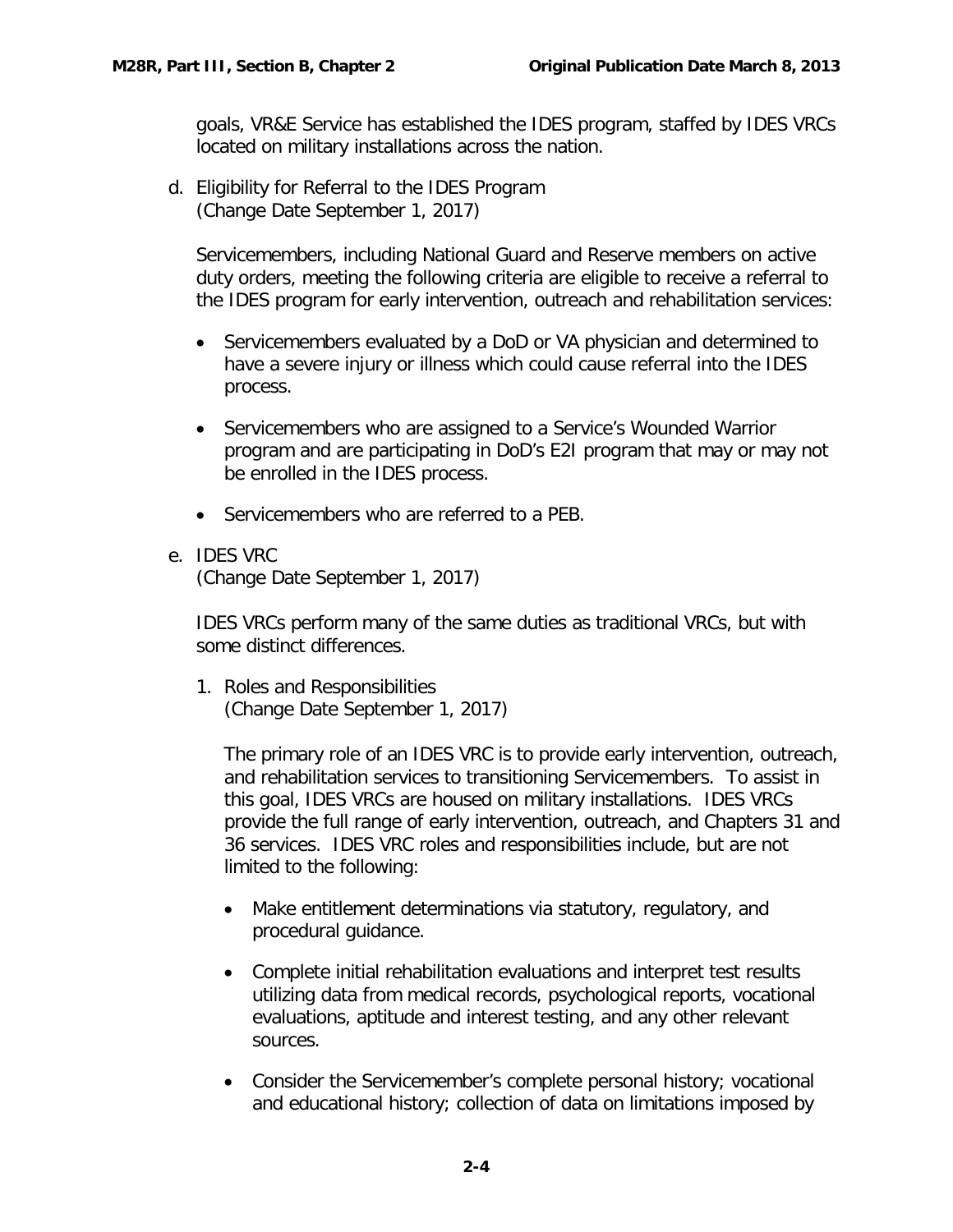the Servicemember's disability(ies); and abilities, aptitudes and interests in an effort to develop appropriate and attainable vocational goals.

- Assist the Servicemember in exploring and identifying rehabilitation needs, goals, and objectives, and complete rehabilitation planning activities to develop complex individualized rehabilitation plans.
- Complete case documentation and provide case management services.
- Facilitate individual and group counseling sessions.
- Provide employment services, which require collaboration with other professionals regarding employment resource development and placement.
- Act as a liaison with local military installations, particularly with military personnel in the medical evaluation and discharge process and other support services.
- Act as Contracting Officer's Representative to acquire services needed in the rehabilitation process.
- Act as a member of the Servicemember's treatment team, and as such may receive requests for information from the Servicemember's Recovery Case Coordinator and/or Chain of Command.
- Participate in outreach activities in partnership with military units to ensure Servicemembers are aware of VA benefits and healthcare available to them. Outreach events may be both on location and offsite. Outreach events may include career fairs; educational workshops; Post Deployment Health Reassessment events; Transitional Assistance Program (TAP) presentations; Benefits Delivery at Discharge (BDD) Program events; and coordination with Warrior Transition Units (WTU) and Army Wounded Warrior coordinators. See M28R.III.B.1 for additional information on outreach activities.

It is important to note that if a Regional Office (RO) does not have an assigned IDES VRC, these duties must be assigned to a VRC in the RO, or an out-based location. If the Servicemember is unable to report to the VR&E office, he/she must be scheduled for an appointment at a convenient alternate location.

See Appendix AI, VREO, VRC, EC Position Descriptions and Position Announcements for a detailed list of IDES VRC's roles and responsibilities.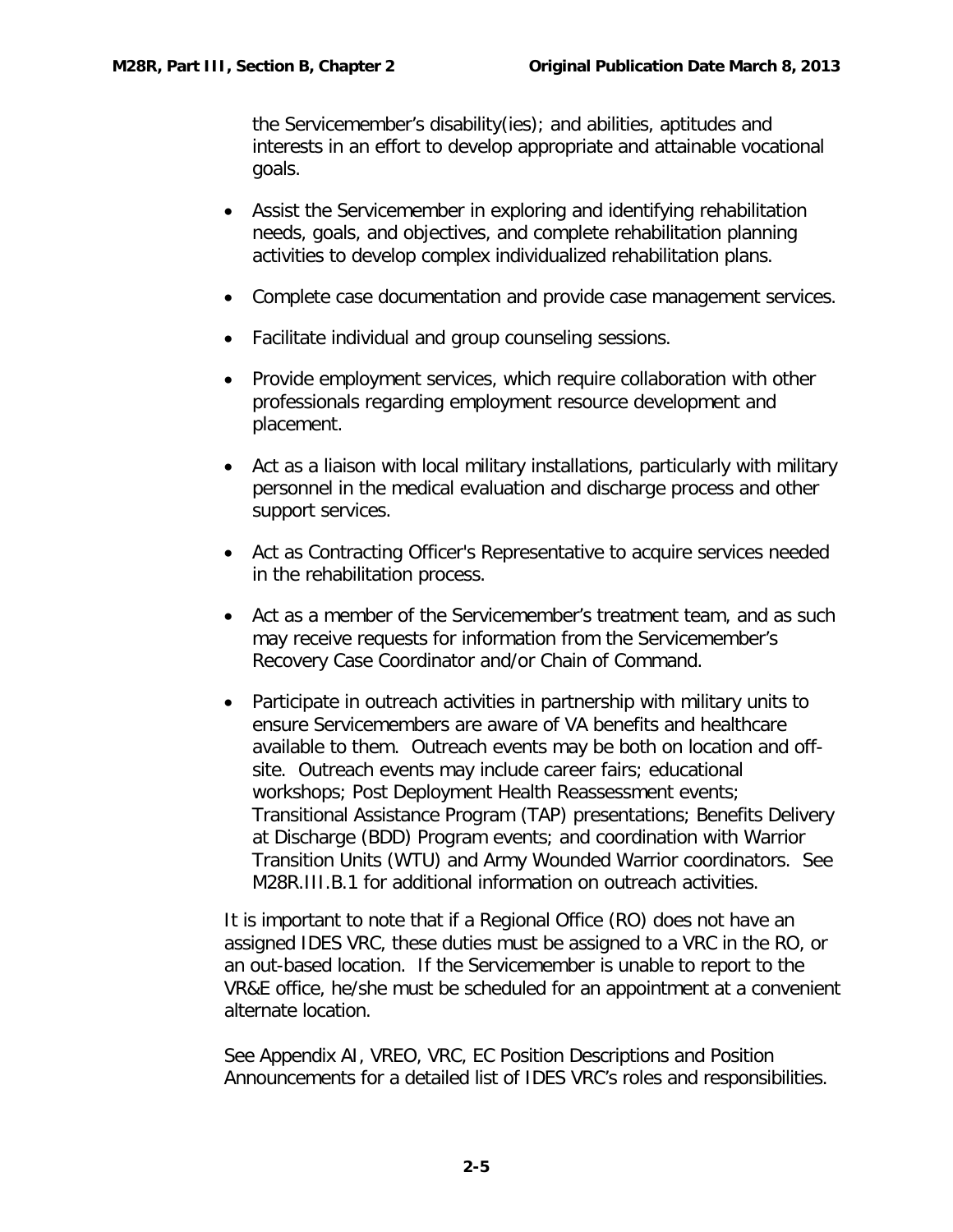2. Workload Limitations (Change Date September 1, 2017)

The IDES VRC's caseload is focused on transitioning Servicemembers. The IDES VRC may be assigned an unlimited amount of Chapter 31 cases comprised of Servicemembers or Veterans who are determined eligible through the IDES program or considered seriously injured, ill, or wounded. However, the IDES VRC may also manage a traditional Chapter 31 (non-IDES program) caseload as necessary (a recommended guideline: 50), so as to not diminish or compromise the mission of the IDES program. The IDES VRC should not provide counseling or case management services to any individual who is receiving services under an Independent Living plan or pursuing a plan for Self-Employment. The IDES VRC may not conduct recurring case management meetings with Chapter 31 participants assigned to other VRCs at the RO or another out-based office location.

3. Managing Personally Identifiable Information (Change Date September 1, 2017)

The IDES VRC will use approved methods for storing, transmitting, shipping, and/or transporting Personally Identifiable Information (PII) from the IDES site to the RO.

See M28R.II.A.2 and M28R.II.A.5 for additional guidance on employee access to PII and security requirements for VA folders containing PII.

4. Use of Contract Counselors (Change Date May 29, 2018)

The use of contract counselors for the Initial Educational and Vocational Assessment under Contract Line Item Number (CLIN) E-1, or for Educational and Vocational Career Counseling under E-2 CLIN, is prohibited for IDES participants. However, the use of contract counselors for traditional chapter 31 participants on the IDES VRC's caseload is allowed. In addition, the IDES VRC may utilize contract counselors for those Servicemembers who transition under traditional circumstances and are not part of the IDES program.

<span id="page-7-0"></span>f. Benefits Briefing (Change Date September 1, 2017)

Per the MOU between VA and DoD referenced above, all eligible Servicemembers involved in the IDES process must be referred to an IDES VRC for information on VA services and assistance. DoD requires mandatory attendance for this initial meeting, which is referred to in this chapter as a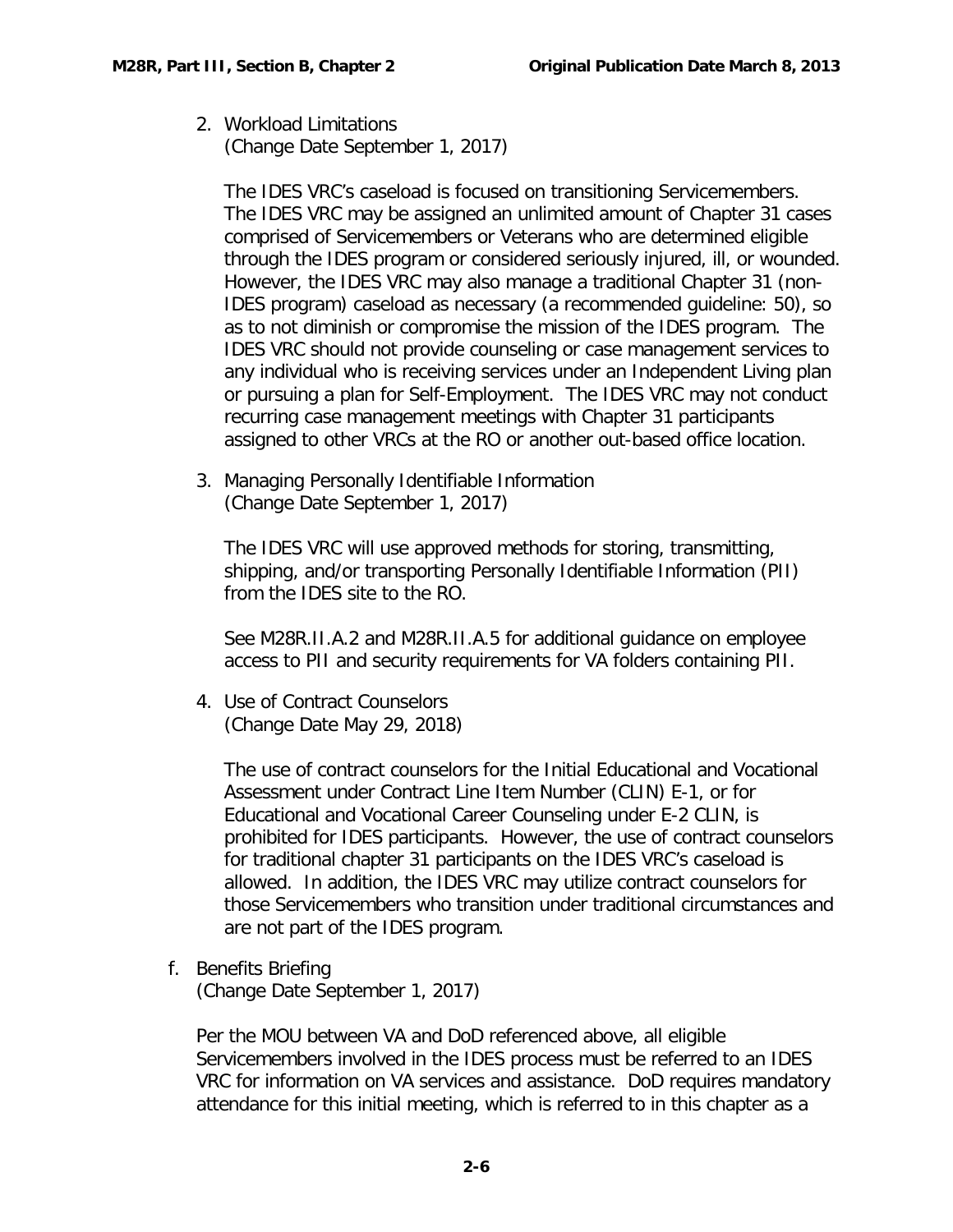benefits briefing. This briefing is provided in a one-on-one setting. This is not to be confused with DoD's required IDES Orientation conducted at all military installations.

1. Required Referral Documents

VR&E will accept several types of referral documents for the initial meeting with the IDES VRC, as listed below.

(a) Military Request for VA Vocational Rehabilitation and Employment (VR&E) (Change Date September 1, 2017)

The Military Request for VA Vocational Rehabilitation and Employment (VR&E) form must be completed and submitted to VR&E. DoD personnel may complete the form to refer severely ill or injured Servicemembers who are participating in the E2I, have not been referred to a PEB, or are not enrolled in the IDES process.

It is important to note that this form replaced Military Service Status Referral (MSSR) form on September 1, 2017.

See Appendix C for a copy of this form.

(b) VAF 21-0819, VA/DoD Joint Disability Evaluation Board Claim (Change Date September 1, 2017)

VAF 21-0819 is acceptable in place of, or in addition to, the Military Request for VA Vocational Rehabilitation and Employment (VR&E) form. It is important to note that only the top portion of this form must be completed for a referral.

See Appendix O for information on how to access this, as well as all VA forms referenced in this chapter.

(c) Department of Defense (DD) Form 2870 (Change Date September 1, 2017)

DD Form 2870, Authorization for Disclosure of Medical or Dental Information, along with VAF 3288, allows the IDES VRC to communicate with DoD personnel regarding the Servicemember's benefits and services. In addition, the completion of this form allows DoD to more accurately count and track the number of Servicemembers referred for a benefits briefing.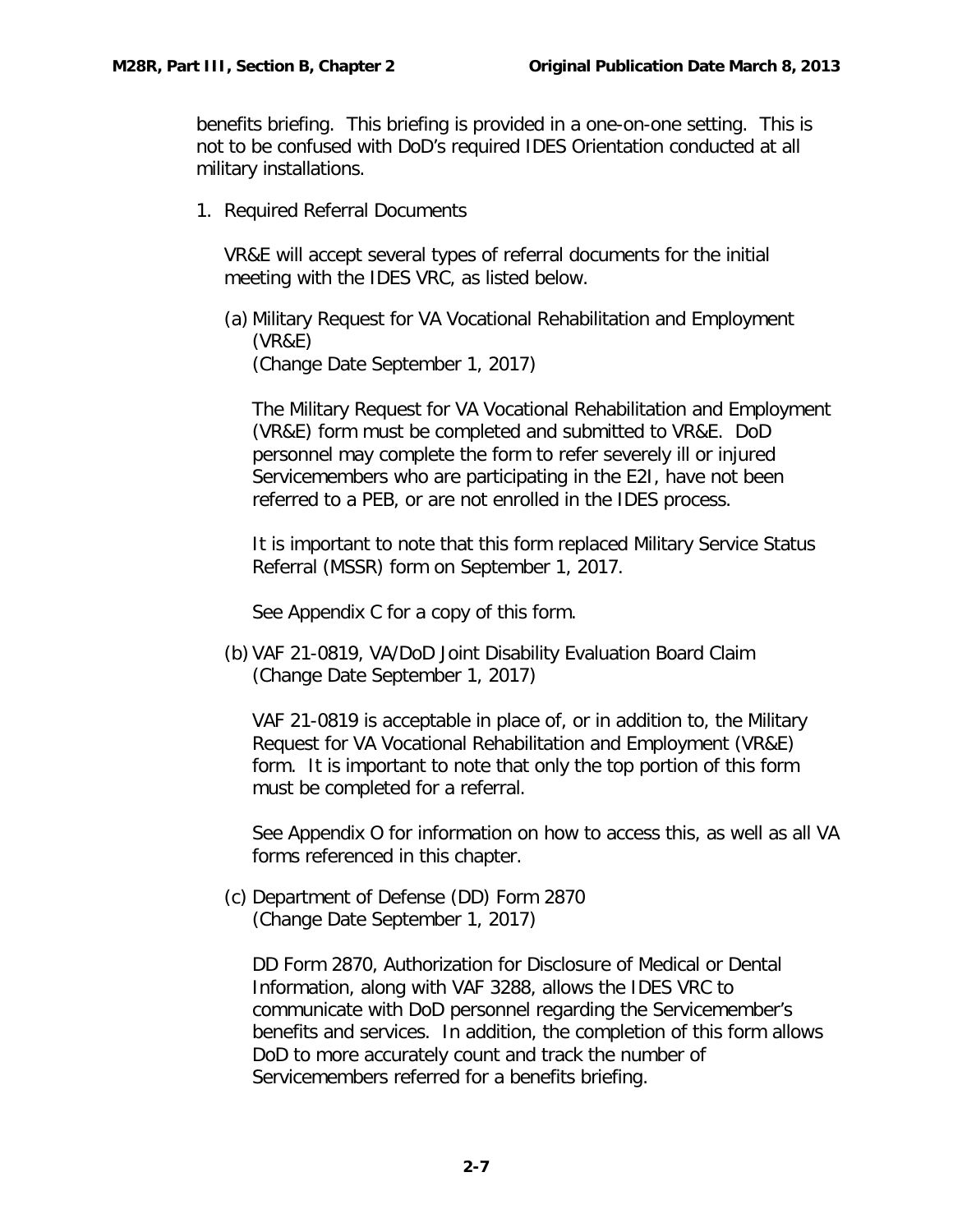See Appendix D for a copy of this form.

(d) VAF 3288

(Change Date September 1, 2017)

VAF 3288, Request for and Consent to Release of Information from Individual's Records, along with DD Form 2870, allows the IDES VRC to communicate with DoD personnel regarding the Servicemember's case. It is important to note that the Servicemember may not have access to this form prior to the briefing. In that case, the Servicemember will complete this form at the briefing.

2. Scheduling

(Change Date September 1, 2017)

When the IDES VRC receives the required referral document(s), he/she must provide the Servicemember with the next available appointment that aligns with the VRC's and Servicemember's schedule. Since one of the primary missions of the IDES program is early intervention and outreach, it is imperative that Servicemembers have access to information in a timely manner.

3. Purpose (Change Date September 1, 2017)

The purpose of the benefits briefing is to provide early intervention, outreach and general information on VA services available to the Servicemember. If the Servicemember is interested in pursuing VA services, the IDES VRC will provide access to and, as needed, assistance with the completion of the appropriate application based on the type of benefit the Servicemember is interested in pursuing.

- If interested in Chapter 36 Services, the Servicemember does not need to complete an application.
- If interested in Chapter 36 Counseling, the Servicemember must complete and submit VAF 28-8832, Education/Vocational Counseling Application, VAF 22-1990, Application for VA Education Benefits, or a written request that includes name, social security number, and discharge date.
- If interested in Chapter 31 services, the Servicemember must complete and submit VAF 28-1900, Disabled Veterans Application for Vocational Rehabilitation.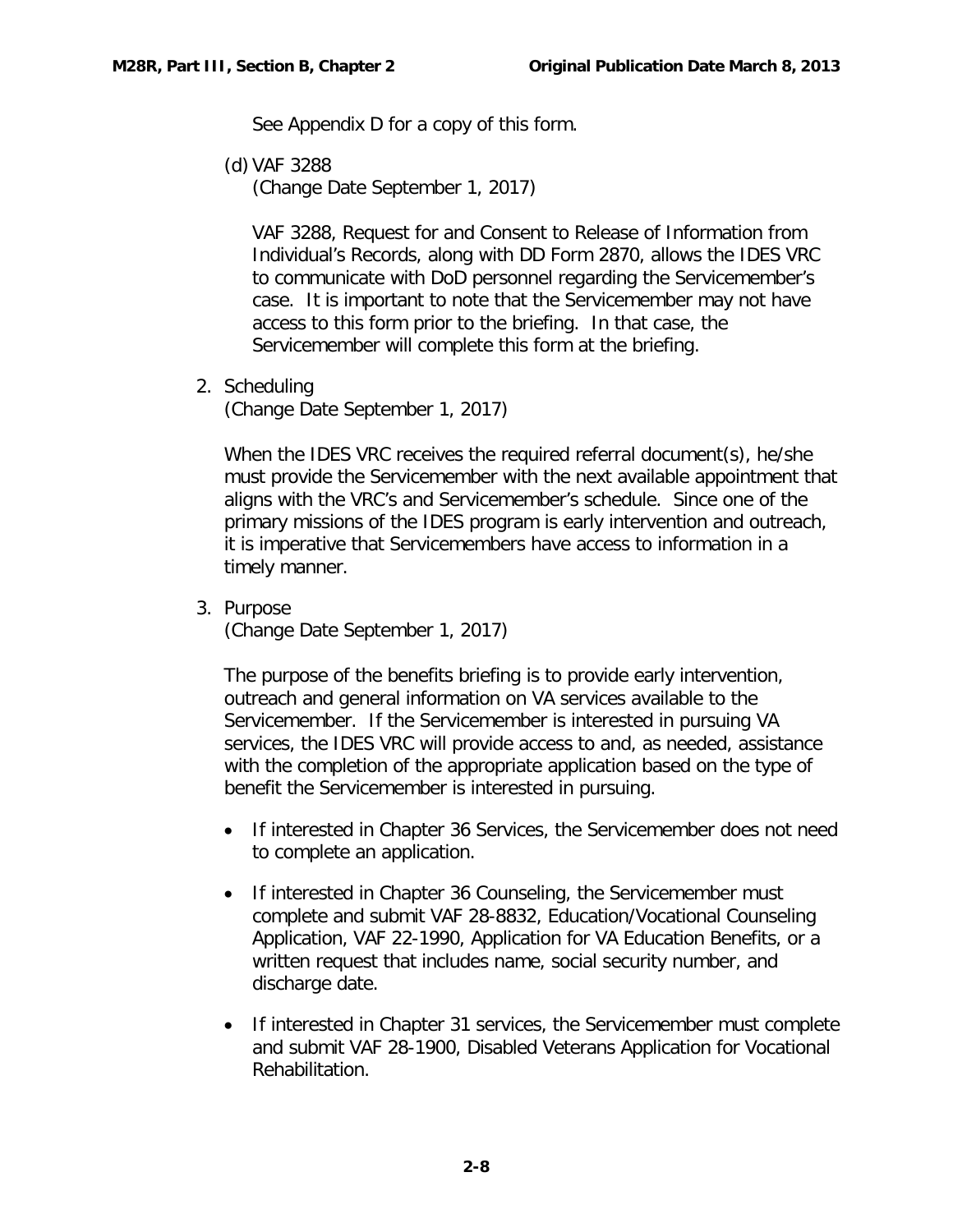4. Career and Education Readiness Evaluation (Change Date September 1, 2017)

A Career and Education Readiness evaluation is a required component of transition for all eligible Servicemembers at WTUs. The Career and Education Readiness evaluation is a multidisciplinary approach to the development of a transition plan to assist the Servicemember as he/she transitions from military to civilian employment. IDES VRCs are often part of the Servicemember's multidisciplinary treatment team and provide input in this process.

See Appendix BU, Integrated Disability Evaluation System (IDES) Flow Chart, for a visual representation of the VR&E IDES program.

<span id="page-10-0"></span>g. Tracking Cases (Change Date September 1, 2017)

It is imperative that the IDES VRC track and report activities for each Servicemember who is referred for a benefits briefing, as well as any subsequent rehabilitation services provided as a result of the briefing.

1. Federal Case Management Tool (FCMT) (Change Date February 10, 2014)

Effective February 10, 2014, tracking activities transitioned from the Veterans Tracking Access (VTA) application to the Federal Case Management Tool (FCMT). IDES VRCs are responsible for updating VR&Especific fields in FCMT.

(a) FCMT Access (Change Date September 1, 2017)

All IDES VRCs must request access rights to FCMT. A VR&E office without a full-time IDES VRC must ensure that at least one staff member has access to FCMT. However, it is recommended that all VR&E offices have a primary, and a back-up, staff member with access to FCMT.

To gain access rights to FCMT, the IDES VRC, or designated staff member, must send the following information to VR&E Service's Outreach mailbox at VAVBAWAS/CO/VREOUTREACH:

- VA email address.
- Title and role in FCMT (Coordinator or Field Manager).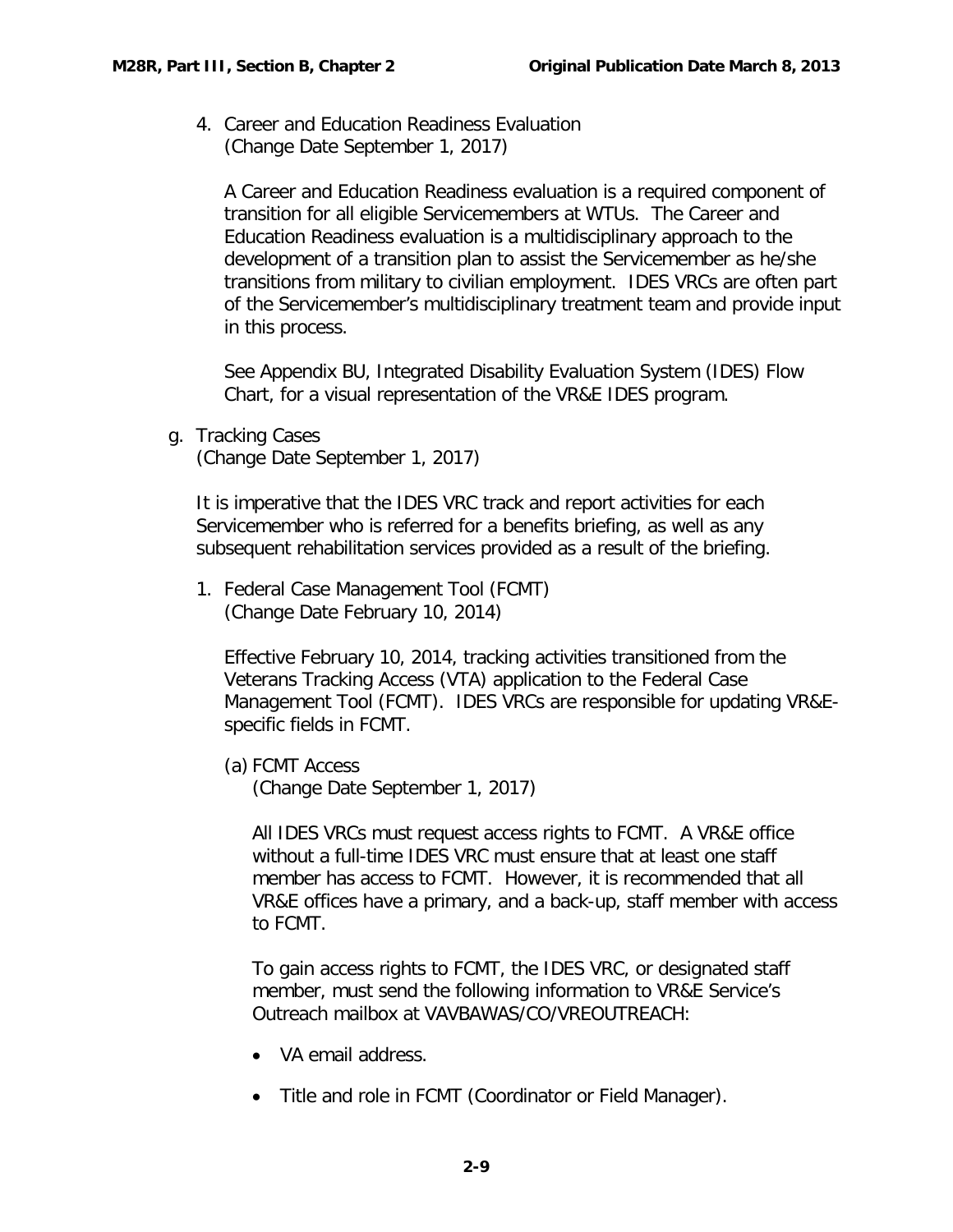- Primary telephone number.
- Exact name of the facility where the IDES program office is located (Military Treatment Facility, Regional Office, etc.).
- Business line, which is to be identified as "VBA Liaison" for this purpose.
- Type of alerts to receive via email.
- (b) FCMT Instructions

(Change Date March 31, 2014)

For specific information on FCMT, to include in-depth instruction guides, see the VA Benefits Assistance Service (BAS) intranet page at http://vbaw.vba.va.gov/BAS/outreach/military/index.asp

2. Corporate WINRS (CWINRS) (Change Date September 1, 2017)

If the Servicemember applies for Chapter 31 services or Chapter 36 Counseling, this information must also be tracked in CWINRS. At present, FCMT and CWINRS do not communicate. Therefore, VR&E staff must input case management information into both systems.

<span id="page-11-0"></span>h. Required Documentation (Change Date September 1, 2017)

If the Servicemember applies for Chapter 31 services or Chapter 36 Counseling, this information must be documented and filed in the Servicemember's Counseling/Evaluation/Rehabilitation (CER) folder. The IDES VRC will follow current guidance in the M28R for procedural guidance on documentation.

<span id="page-11-1"></span>2.04 VR&E Services Available to Servicemembers (Change Date May 29, 2018)

> There are two authorities under which most Servicemembers will receive services from VR&E, Chapter 36 and Chapter 31. It is important to note that the Servicemember may only receive services under one of these authorities at a time. Please see M28R.VII.A.4 for additional information on how to proceed when a Servicemember is eligible under more than one chapter.

<span id="page-11-2"></span>a. Chapter 36 (Change Date June 5, 2017)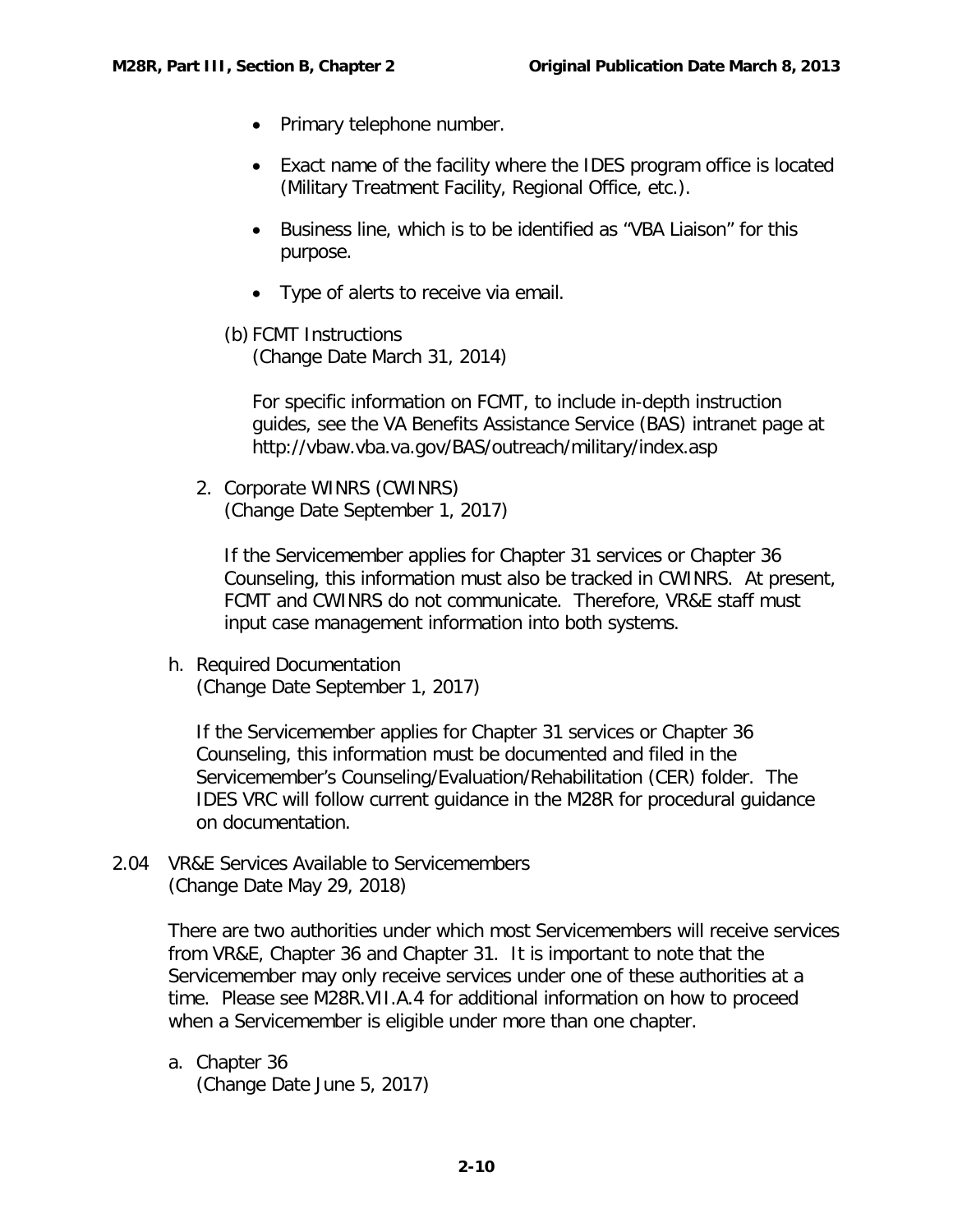Chapter 36, Education and Career Counseling, counseling and services are designed to provide counseling and support services to assist the Servicemember choose a career goal, and/or determine the course needed to achieve a chosen educational or vocational goal. These activities are governed by 38 U.S.C. 3697A.

VR&E establishes a clear division between Chapter 36 Services and Chapter 36 Counseling, as indicated below.

1. Chapter 36 Services (Change Date June 5, 2017)

> Activities that do not require a formal application or request for benefits are referred to as Chapter 36 Services. These activities are limited to basic assistance and do not require one-on-one comprehensive counseling and guidance. Chapter 36 Services may include, but are not limited to, activities such as:

- Assistance with registration for eBenefits.
- Assistance with registration for VA Healthcare on my HealtheVet.
- Identification of on-campus resources available to all students.
- Identification of work-study opportunities.
- Referral to campus mentoring programs.

The Chapter 36 Checklist Job Aid, Appendix BV, serves as a guide to assist the IDES VRC in documenting provision of Chapter 36 Services. The job aid must be used to document the activities and services provided. The checklist must be filed in a manila folder in a locked cabinet for audit and record keeping for no less than one year, per the Records Control Schedule (RCS) VB-1, Part I, Section VII, 07-701.000.

It is important to note that an application does not need to be processed and a CWINRS record is not created; however, eligibility for Chapter 36 must be established.

2. Chapter 36 Counseling (Change Date June 5, 2017)

Any individual who wishes to receive Chapter 36 Counseling is required to complete VAF 28-8832, Educational/Vocational Counseling Application. Other requests for Chapter 36 Counseling may be accepted, to include the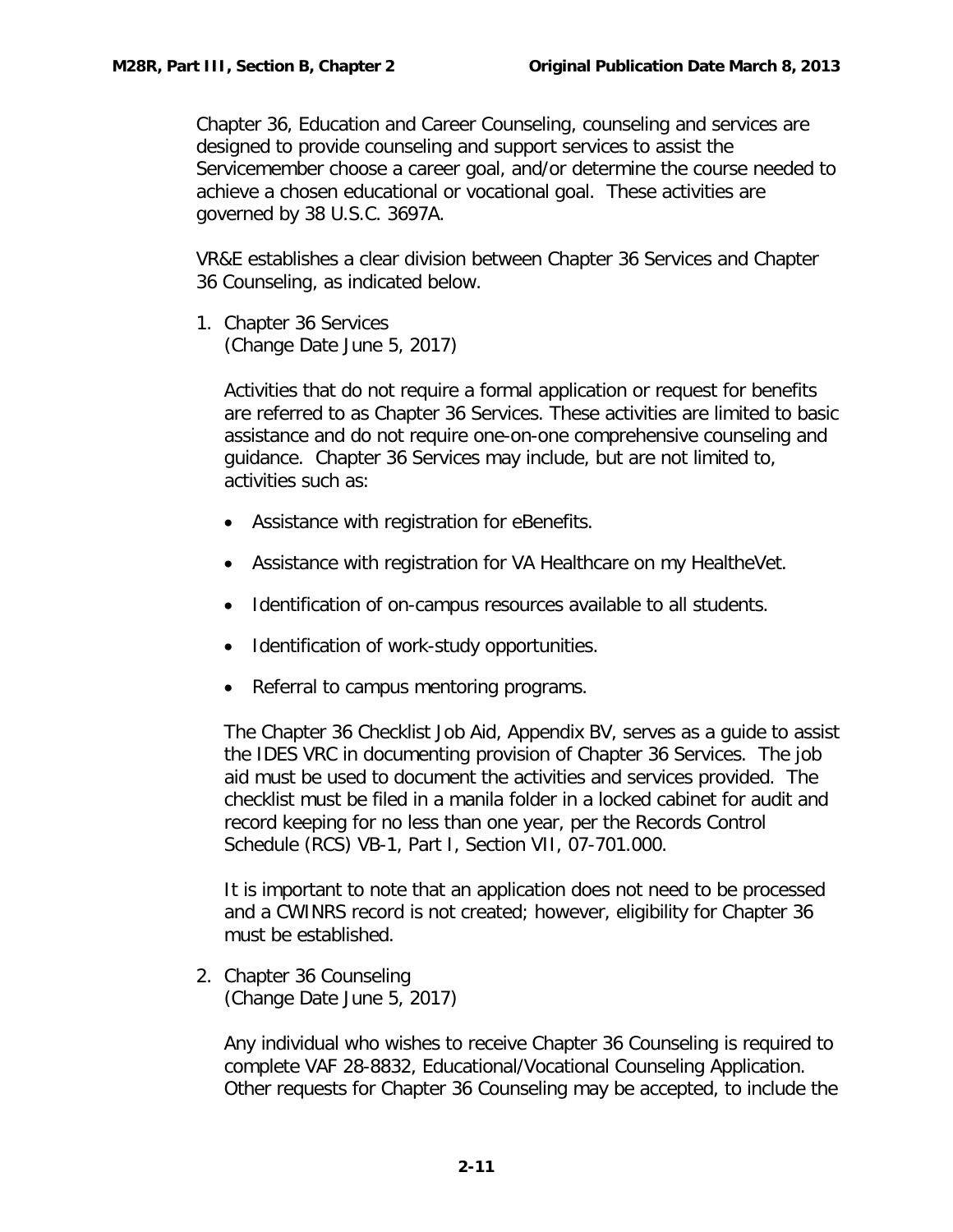receipt of VAF 22-1990, Application for VA Education Benefits; an online application submitted through eBenefits; or a written request that includes the Servicemember's name, social security number, and discharge date, either the actual date or an estimated date if the individual is still on active duty. IDES VRCs are required to accept applications and determine eligibility for Chapter 36 Counseling.

Chapter 36 Counseling is more specialized and involves an assessment of needs, interpretation of test results or transferable skills, and goal mapping activities. Chapter 36 Counseling must be conducted in an individual setting, and may not be provided to groups. Chapter 36 Counseling may include, but is not limited to, activities such as:

- VA benefits coaching.
- Adjustment counseling.
- Assessment and exploration of interests and aptitudes.
- Assistance in identifying educational goals and training facilities.
- Assistance determining employment goals.
- Discussion on impact of grades and/or assistance identifying resources to resolve academic probation.
- Review of articulation agreements.
- Assistance with change in major field of study.
- Goal mapping activities and coaching.

If the individual needs Chapter 36 Services within the scope of Chapter 36 Counseling, then both may be provided.

See M28R.VII.A.1 for in-depth information and procedural guidance on the delivery of Chapter 36 Services and Counseling.

<span id="page-13-0"></span>b. Chapter 31 (Change Date September 1, 2017)

Chapter 31 provide services and assistance to enable Servicemember's to achieve maximum independence in daily living and, to the maximum extent feasible, become employable and obtain and maintain suitable employment. These services are governed by title 38 of the United States Code, Chapter 31 and Title 38 of the Code of Federal Regulations, Part 21. To apply for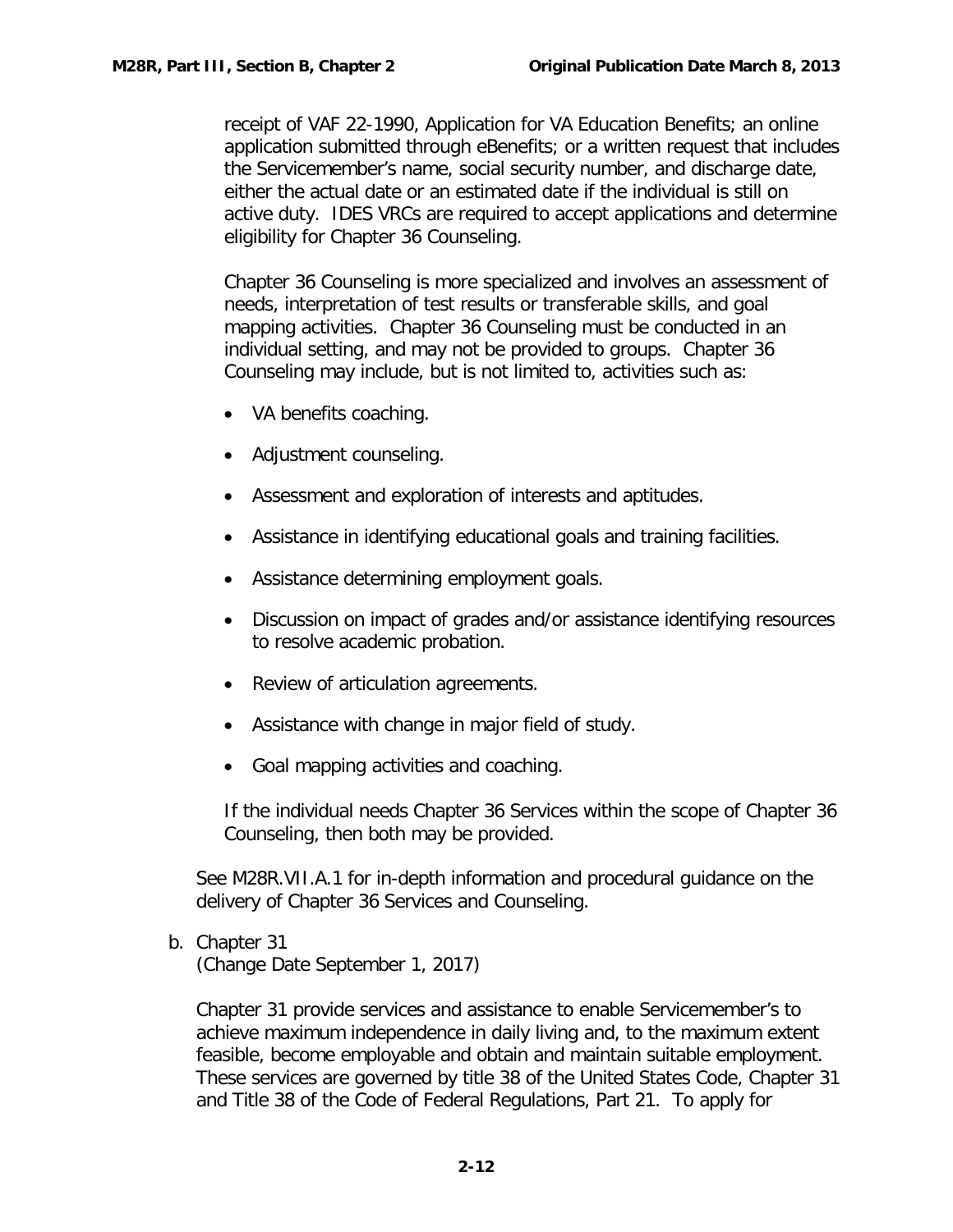Chapter 31 services, the Servicemember may complete and submit VAF 28- 1900, Disabled Veterans Application for Vocational Rehabilitation; apply online through eBenefits; or provide a written request that includes the Servicemember's name and social security number.

See the following M28R parts for detailed procedural guidance on the delivery of Chapter 31 services to Servicemembers:

- M28R, Part II, Office Administration
- M28R, Part III, Program Administration
- M28R, Part IV, Evaluation, Entitlement and Rehabilitation Planning
- M28R, Part V, Case Management
- M28R, Part VI, Employment Services

It is important to note that all procedural guidance for the provision of Chapter 31 services to Servicemembers is the same as the provision of Chapter 31 services to Veterans, except as noted in this chapter.

1. Eligibility (Change Date September 1, 2017)

Per 38 U.S.C. 3102, a Servicemember who is hospitalized or receiving outpatient medical care, services or treatment for a service-connected disability that will likely be compensable at a rate of 20 percent or more, or a Servicemember with a memorandum or IDES proposed rating of at least 20 percent, is eligible to receive an evaluation to determine entitlement for Chapter 31 services.

2. Entitlement

(Change Date May 29, 2018)

An eligible Servicemember who is determined to have an employment handicap resulting in substantial part from the service-connected disability, and who has not overcome the employment handicap, is entitled to receive Chapter 31 services, as outlined in M28R.IV.A.3.

Note: See section 2.05 for information and procedural guidance on the automatic entitlement to Chapter 31 provision provided in NDAA.

3. Rehabilitation Plan Development (Change Date September 1, 2017)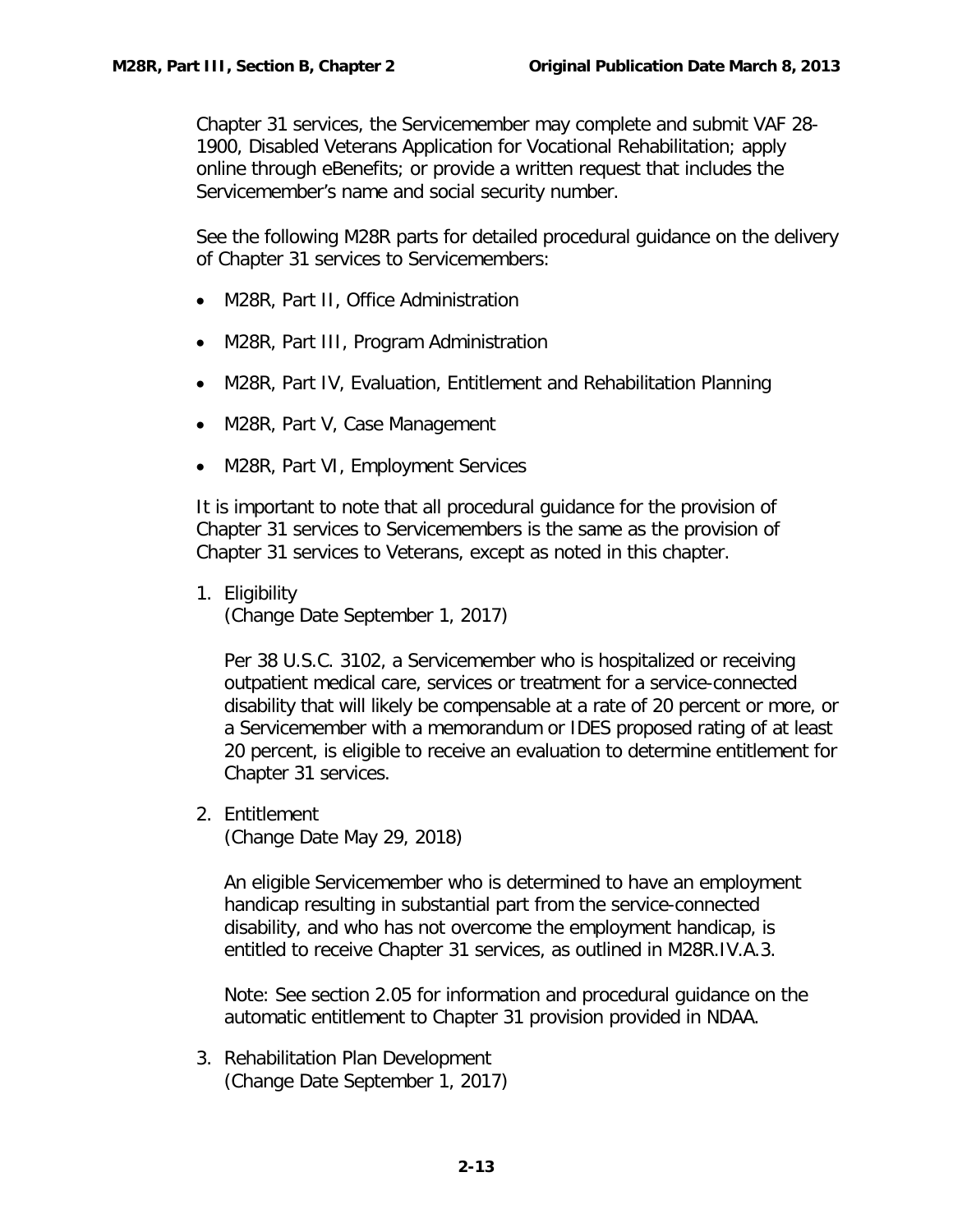It is common for Servicemembers who are transitioning out of the military to relocate at discharge, resulting in unique challenges when developing the rehabilitation plan. These challenges include, but are not limited to, the following:

- The Servicemember is not in full control of when he/she will be discharged and therefore able to relocate.
- Relocation services may be delayed.
- Lack of information on the labor market in the area in which the Servicemember wishes to relocate.
- Lack of knowledge on the most appropriate rehabilitation and training facilities in the area in which the Servicemember wishes to relocate.

As such, the IDES VRC may opt to utilize Fast Track planning to provide the Servicemember with the opportunity to address these issues while in rehabilitation to the point of employability (RTE) status. This will serve the dual purpose of ensuring both the IDES VRC and the Servicemember have done due diligence prior to the identification of a rehabilitation goal, and allow movement out of evaluation and planning status (EP) during this period. See M28R.IV.B.4 for additional information on Fast Track planning.

It is also suggested that the IDES VRC contact the Vocational Rehabilitation and Employment Officer (VREO) of the Regional Office of Jurisdiction (ROJ) where the Servicemember plans to relocate to discuss these issues prior to plan development. The IDES VRC should follow local policy on how to contact VR&E staff at other ROs.

When developing the rehabilitation plan, the IDES VRC must ensure that the vocational goal is achievable within 48 months of entitlement, unless entitlement is extended under 38 CFR 21.78.

It is important to note that if the Servicemember is receiving rehabilitation services that would otherwise entitle him/her to receive a subsistence allowance, the IDES VRC must manually charge entitlement for that period.

Servicemembers may receive the full range of Chapter 31 services, except as noted in below.

4. Limitation on Services (Change Date May 29, 2018)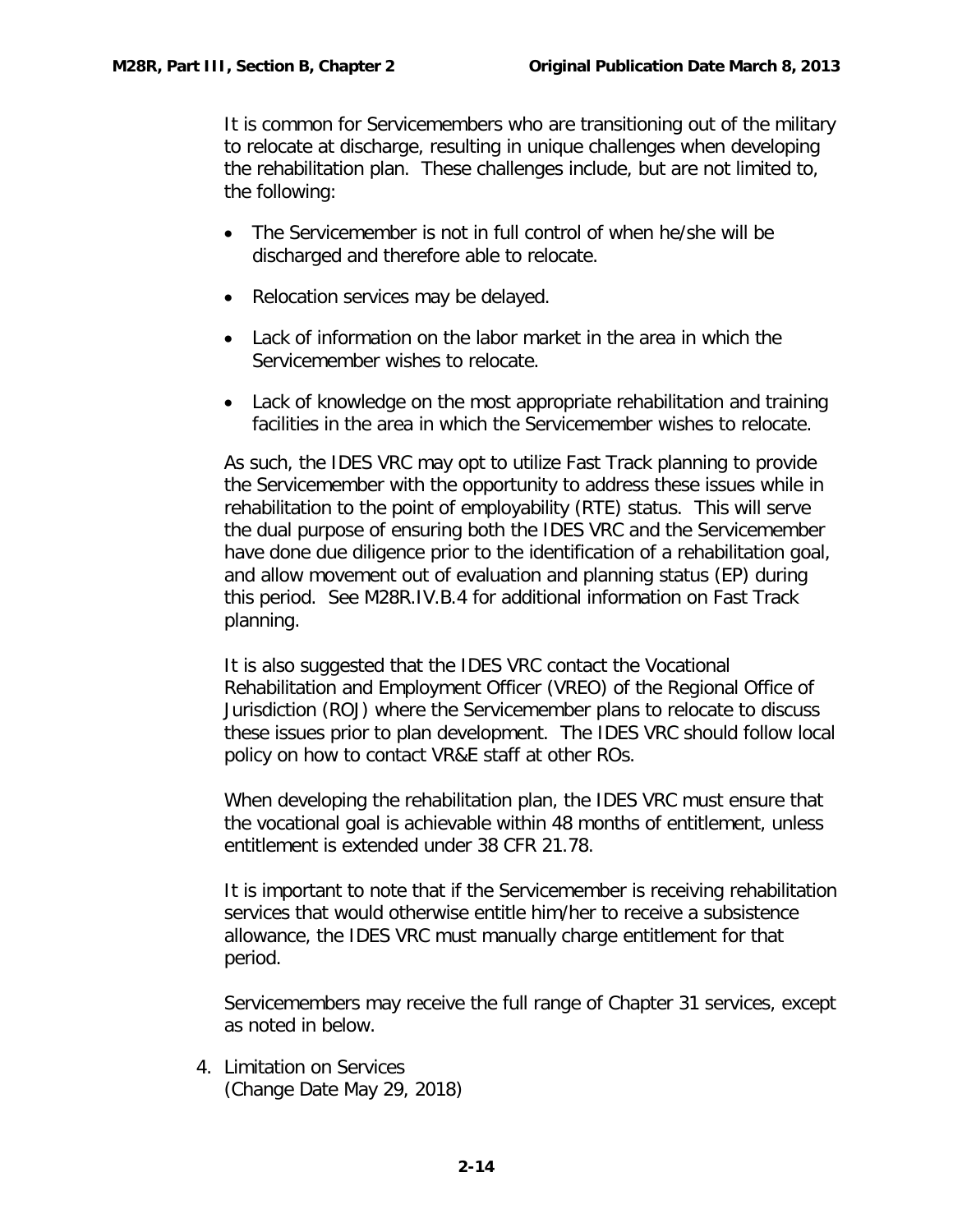Services provided under Chapter 31 must not duplicate the efforts of any DoD or Veterans Health Administration (VHA) programs, per 38 U.S.C. 3101(2). In addition, Servicemembers may not receive the following services as part of a rehabilitation plan under Chapter 31:

- Rehabilitation services consisting solely of employment services, unless the criteria outlined in 38 U.S.C. 3117 is met.
- Subsistence allowance (see note below).
- Employment Adjustment Allowance (EAA).
- Revolving Fund Loan (RFL).
- Retroactive induction for services related to extended evaluation or independent living services.

Note: When a Servicemember is released from active duty, he/she becomes eligible to receive subsistence allowance if all other criteria for subsistence allowance are met. Per 38 CFR 21.322, subsistence allowance cannot begin prior to the earliest date for which disability compensation is payable. Per 38 CFR 3.400, the earliest date that disability compensation may begin is the day after release from active duty.

- 5. Transferring Cases
	- (a) Transfer Within the Regional Office (Change Date March 8, 2013)

A Servicemember who is entitled to Chapter 31 services may be reassigned to a different VRC within the same RO for case management. The VREO must ensure that case transfers are conducted with a warm handoff, meaning that the IDES VRC must contact the receiving VRC via telephone or email prior to the transfer of the Servicemember's case. Follow-up contacts will be made to ensure that the Servicemember meets with the new VRC within 30 days of transfer. These contacts must be clearly documented in CWINRS notes.

(b) Transfer to Another Regional Office (Change Date March 8, 2013)

If the Servicemember relocates and his/her case is transferred to another RO's jurisdiction, the IDES VRC must coordinate with the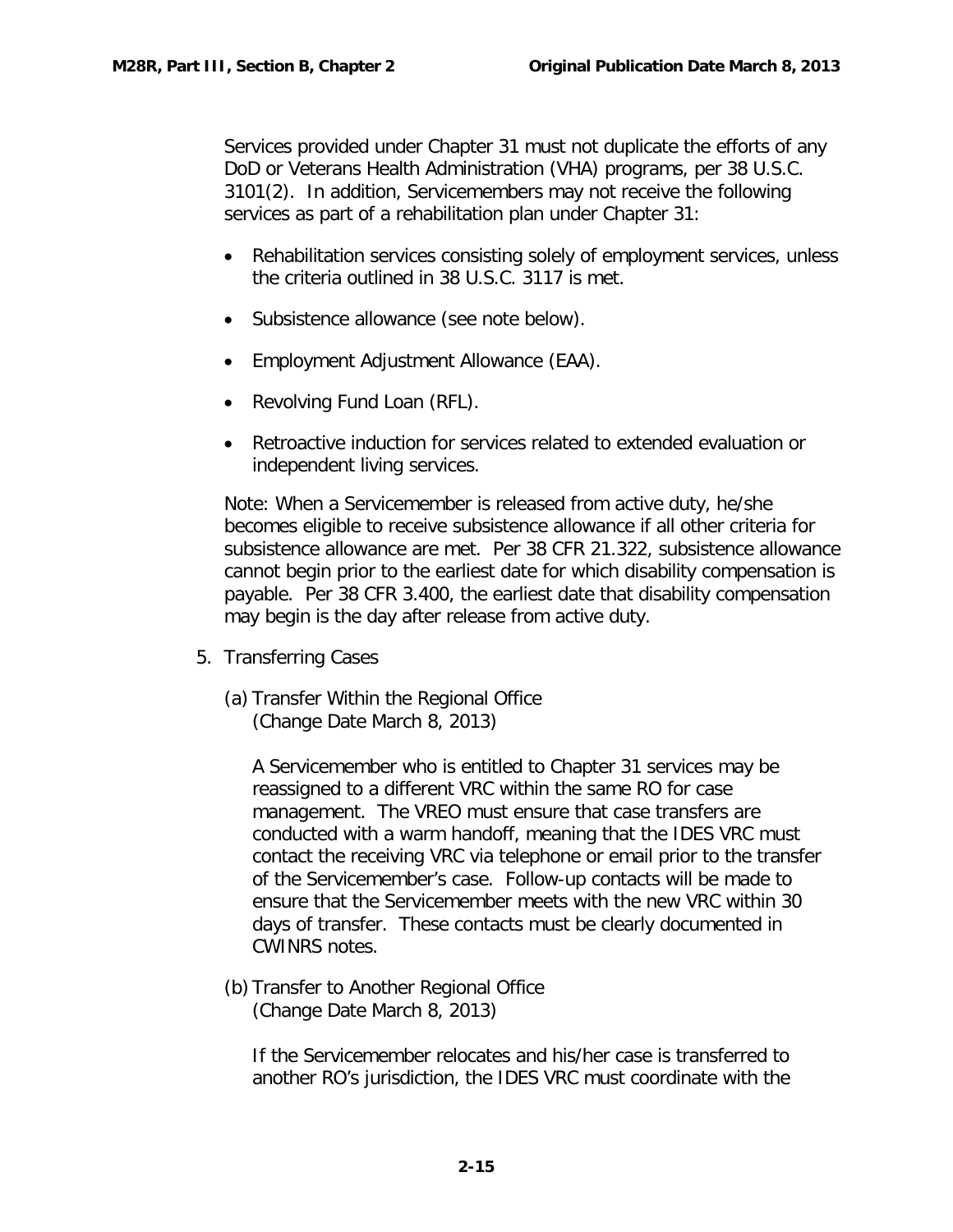VREO of the receiving RO to ensure that the Servicemember meets with a VRC within 30 days of transfer.

See M28R.III.A.3 for additional procedural guidance on case transfers.

6. Transition to Veteran Status

The continuation of Chapter 31 services to Servicemembers may be impacted when transitioning to Veteran status based on the following:

(a) Unfit for Duty Determination (Change Date September 1, 2017)

If the Servicemember is found to be unfit for duty by the PEB, the IDES VRC may continue provide Chapter 31 until such time it is appropriate to close the case, either through a rehabilitation determination or discontinuance.

(b) Dishonorable Discharge (Change Date September 1, 2017)

Per 38 U.S.C. 3103 and 38 CFR 21.42, the character of discharge is a bar to benefits. Therefore, if the Servicemember receives a dishonorable discharge, then the Chapter 31 program must be terminated effective the last day of the month in which the Servicemember is discharged with a dishonorable classification.

(c) Fit for Duty

(Change Date September 1, 2017)

If a Servicemember is found to be fit for duty following the PEB process, he/she may not continue to receive services under Chapter 31, except for employment services needed to ensure adjustment to the military occupation. Following the determination that the Servicemember will remain on active duty, the IDES VRC must provide due process and move the Servicemember's case to rehabilitated or discontinued status, as appropriate. The criteria for rehabilitation at closure would be met only if VR&E services helped the Servicemember remain in a suitable job in the military by overcoming the impairment to employability.

(d) Continue on Active Duty (COAD) (Change Date September 1, 2017)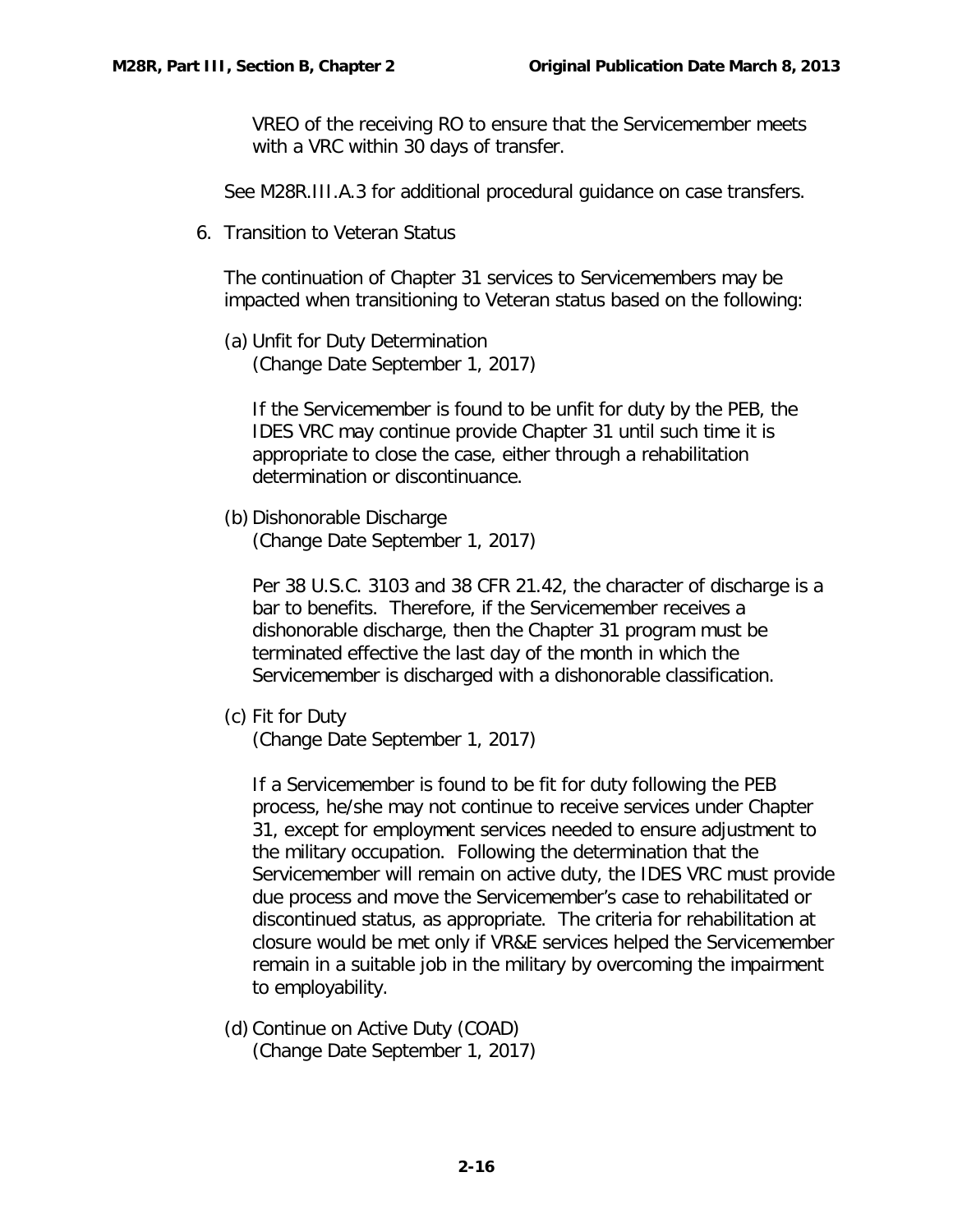In some instances, the PEB may find that the Servicemember is unfit for duty, but allow him/her to continue on active duty status. In these instances, the Servicemember cannot continue to receive Chapter 31 services. Therefore, the IDES VRC must provide due process and move the Servicemember's case to rehabilitated or discontinued status, as appropriate.

Refer to M28R.V.A.7 for specific procedural guidance on the closure process.

<span id="page-18-0"></span>2.05 Impact of Public Law 110-181, NDAA for Fiscal Year 2008, on Chapter 31 Services to Servicemembers (Change Date March 8, 2013)

Section 1631(b) of the National Defense Authorization Act (NDAA) for Fiscal Year (FY) 2008, Public Law 110-181, enacted on January 28, 2008, states:

"A member of the Armed Forces with a severe injury or illness is entitled to such benefits (including rehabilitation and vocational benefits, but not including compensation) from the Secretary of Veterans Affairs to facilitate the recovery and rehabilitation of such member as the Secretary otherwise provides to Veterans of the Armed Forces receiving medical care in medical facilities of the Department of Veterans Affairs facilities in order to facilitate the recovery and rehabilitation of such members."

NDAA for FY 2008 does not define "severe injury or illness"; however, it is VA's view that Congress intended to use the term "serious injury or illness". This is based on the fact that "serious injury or illness" is used throughout the law, and is defined in section 1602(8) as "an injury or illness incurred in by the {service} member in {the} line of duty on active duty in the Armed Forces that may render the {service} member medically unfit to perform the duties of the {service} member's office, grade, rank, or rating.

<span id="page-18-1"></span>a. Automatic Entitlement to Chapter 31 Services (Change Date September 1, 2017)

As a result of the law, Servicemembers awaiting discharge due to a medical condition resulting from a serious injury or illness that occurred in the line of duty may be automatically entitled to Chapter 31 services. Entitlement is established without regard to a VA service-connected disability rating or a determination of employment handicap. Once a Servicemember is found entitled under this provision, he/she remains entitled, even without the eventual establishment of a VA disability rating, until their case is moved to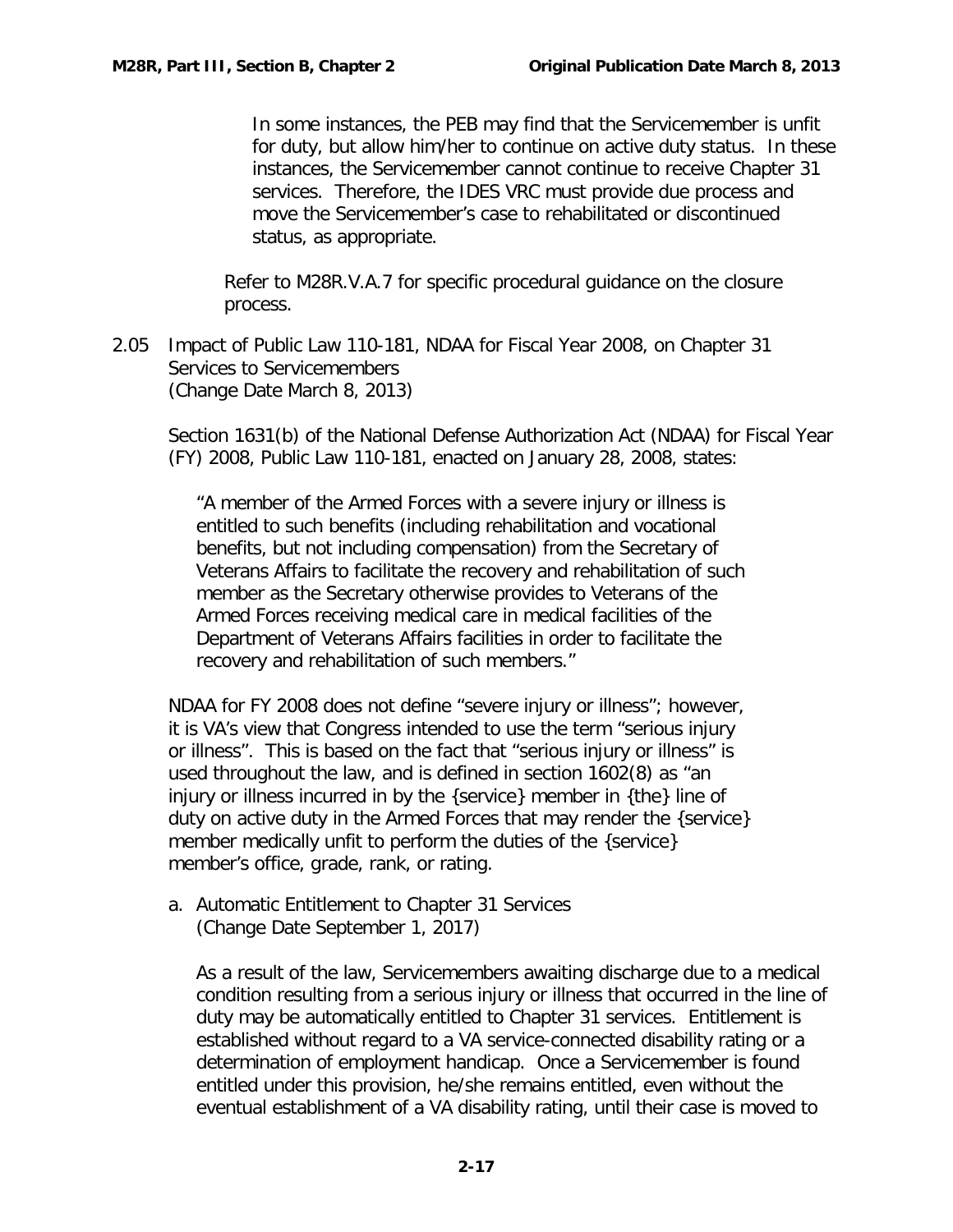rehabilitated or discontinued status. If rehabilitated or discontinued from the VR&E program, the individual must re-apply and meet the eligibility criteria in place at the time of the new application.

Entitlement is established when all the following criteria are met:

- Receipt of VAF 28-1900.
- Receipt of qualifying documentation. VA will accept documentation of referral to a military PEB or MEB, or a completed Military Request for VA Vocational Rehabilitation and Employment form as acceptable qualifying documentation. DoD personnel may complete the Military Request for VA Vocational Rehabilitation and Employment form to refer severely ill or injured Servicemembers who are participating in the Education and Employment Initiative (E2I), have not been referred to a PEB or MEB, or are not enrolled in the IDES process.
- Attendance at the initial appointment with the IDES VRC.

Note: If the Servicemember separates from the military prior to reporting for the initial appointment, then he/she may not be found automatically entitled under NDAA. In these instances, the IDES VRC must make the eligibility and entitlement determination in the same manner as for any other applicant with Veteran status.

See M28R.IV.A.3 for procedural guidance on automatic entitlement under NDAA.

<span id="page-19-0"></span>b. Applicable Dates

(Change Date September 29, 2017)

The provision for automatic entitlement to Chapter 31 services under Public Law 110-181, NDAA for Fiscal Year 2008, was effective on February 10, 2012. The provision is currently set to expire on September 30, 2018, as noted below:

- The provision was initially set to expire on December 31, 2012, but was extended by the Public Law 112-56, VOW to Hire Heroes Act, until December 31, 2014.
- This period was extended again by Public Law 113-291, NDAA for Fiscal Year 2015, until December 31, 2015.
- This period was further extended by Public Law 114-58, the Department of Veterans Affairs Expiring Authorities Act of 2015, until December 31, 2016.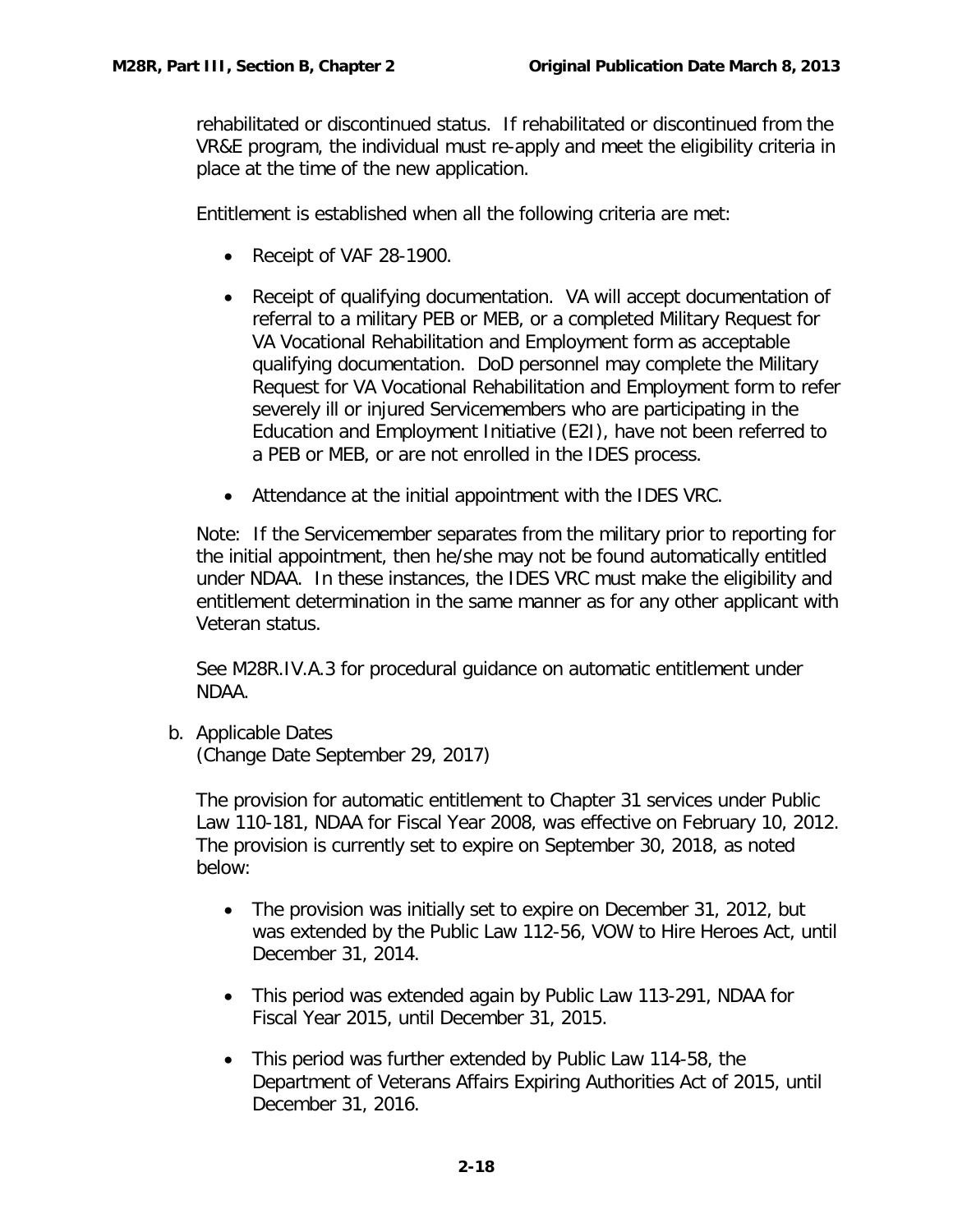- This period was extended by Public Law 114-228, the Department of Veterans Affairs Expiring Authorities Act of 2016, until December 31, 2017.
- Most recently, this period was extended by Public Law 115-62, the Department of Veterans Affairs Expiring Authorities Act of 2017, until September 30, 2018.
- <span id="page-20-0"></span>c. Initial Evaluation (Change date September 29, 2017)

Even though entitlement is automatic under NDAA, the IDES VRC must provide the Servicemember with a comprehensive initial evaluation and complete all fields on VAF 28-1902b. This information is imperative for the IDES VRC and Servicemember to make an informed decision on the type and extent of services to be provided in the rehabilitation plan to meet the identified rehabilitation goal. The IDES VRC must include the following statement on VAF 28-1902b:

"Based on documentation filed in the

Counseling/Evaluation/Rehabilitation (CER) folder, (list qualifying documentation), the applicant has established eligibility and entitlement to Chapter 31 services effective xx/xx/xxxx in accordance with PL 110-181, as extended by Public Laws 112-56, 113-291, 114-58, 114-228, and 115-62. Therefore, the usual determinations are not necessary to establish entitlement. However, the initial evaluation will be completed to assess impairment(s) to employability and to determine Employment Handicap, Serious Employment Handicap, and feasibility of achieving a vocational goal. These decisions will be the basis for rehabilitation planning regarding the type and extent of services available to, and most appropriate for, the applicant."

The IDES VRC must document the comprehensive evaluation and planning process in Part II of VA Form 28-1902b through a narrative synthesis of the evidence considered, assessments completed, reasoning that was followed, and actions that were deliberated and taken. The IDES VRC must also record the determinations on Part I of VA Form 28-1902b. Follow up counseling may be documented on VA Form 28-1902n.

See M28R.IV.B.2 for detailed procedural guidance on documentation processes and requirements.

<span id="page-20-1"></span>d. CWINRS Requirements (Change Date September 1, 2017)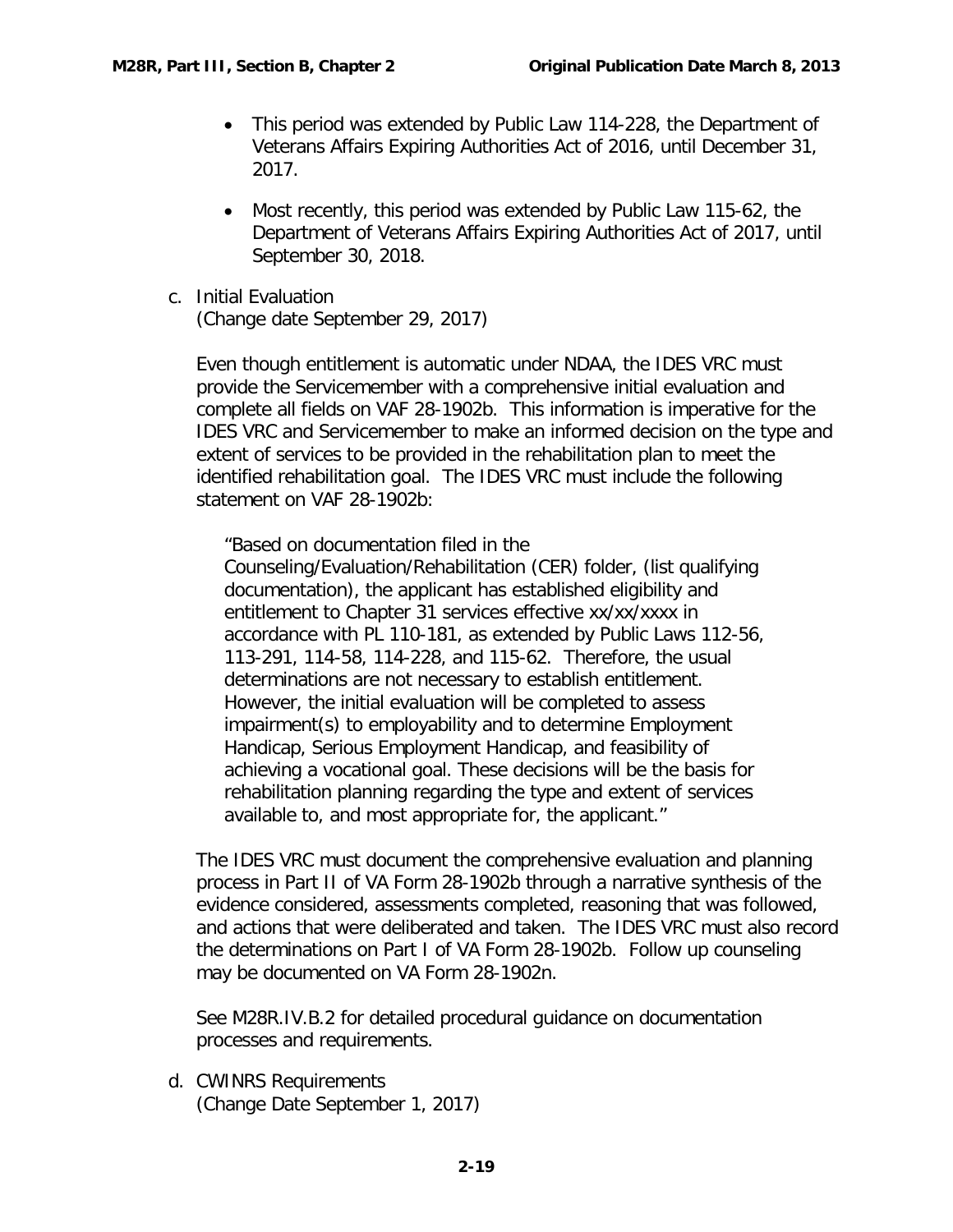An "in-service" generated eligibility determination (GED) must be completed when sufficient documentation is received and the Servicemember reports for the first appointment with the IDES VRC. Therefore, given the automatic entitlement provision, it is common for the CWINRS folder to be created in applicant status and moved to evaluation and planning status on the same day. If GED processing is delayed, "days to entitlement" will be impacted and result in a negative number as the entitlement date will precede the date of CWINRS folder creation.

If the Servicemember was found entitled to Chapter 31 as a result of the provisions of NDAA, then VR&E staff must select the "NDAA" indicator check box during AutoGED in CWINRS. This allows the use of filters and sorting of cases on the Select Folders screen. These cases will appear as Chapter 31 case type with an NDAA indicator.

VR&E staff must ensure the following actions are taken in CWINRS:

- NDAA cases must be tracked monthly on the CWINRS Folder Selection screen by applying the filters "NDAA" for Benefit Type and "0%" rating. These cases must be refreshed in CWINRS monthly and reviewed to discern whether a Release from Active Duty (RAD) date now exists and whether a VA disability rating has been finalized.
- When information is available that the Servicemember has been discharged, VR&E must update the master record by processing a General Eligibility Determination (GED) to add the RAD date and the initial rating notification date, and remove the "In-Service" indicator.
- If a VA disability rating has been completed, VR&E staff must update the disability field. If a VA disability rating has not been completed, VR&E staff must continue to refresh in CWINRS monthly. When a VA disability rating has been finalized, CWINRS will be updated. However, it is important to remember that individuals found entitled under this automatic entitlement provision remain entitled regardless of the eventual establishment of a VA disability rating and/or the establishment of a VA disability rating of 0% or 10%.
- <span id="page-21-0"></span>e. Rehabilitation Plan Development (Change Date September 1, 2017)

Servicemembers found to be automatically entitled under NDAA may receive the full range of Chapter 31 services available to Servicemembers, except as noted in section 2.04.b of this chapter. See section 2.04.b for additional guidance on plan rehabilitation development for Servicemembers.